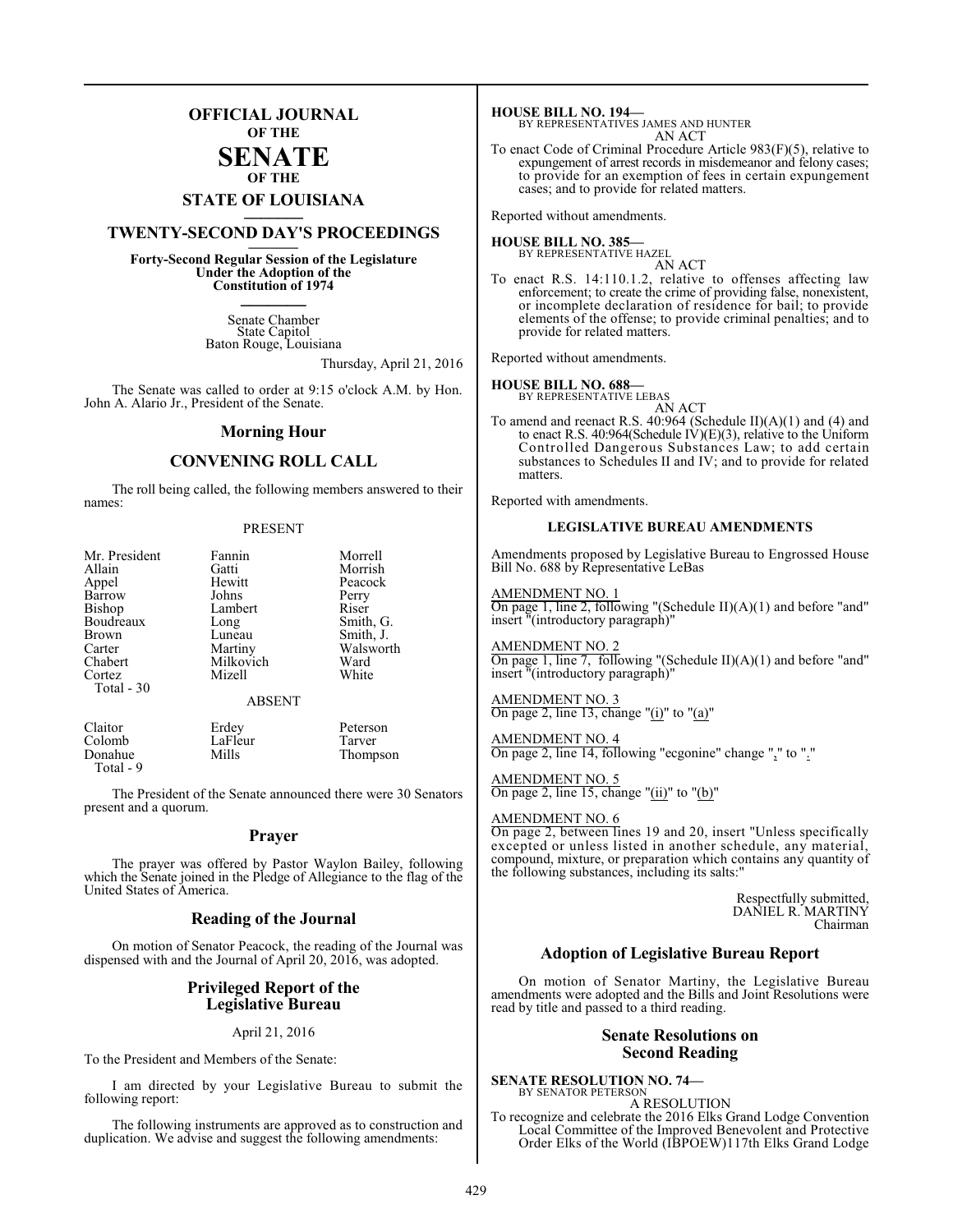### and 113th Grand Temple Daughters of Elks International Convention to be held on August 13, 2016, in New Orleans, Louisiana.

On motion of Senator Long the resolution was read by title and returned to the Calendar, subject to call.

### **SENATE RESOLUTION NO. 75—** BY SENATORS GATTI AND PEACOCK

A RESOLUTION

To commend Christian Walden for his achievements as a wrestler at Airline High School.

On motion of Senator Gatti the resolution was read by title and adopted.

### **Senate Concurrent Resolutions on Second Reading**

#### **SENATE CONCURRENT RESOLUTION NO. 73—** BY SENATOR CHABERT

A CONCURRENT RESOLUTION

To commend and congratulate Michael Gulotta, the chef-owner of MoPho restaurant in New Orleans upon being named a "Best New Chef" by Food & Wine magazine.

The concurrent resolution was read by title. Senator Chabert moved to adopt the Senate Concurrent Resolution.

### **ROLL CALL**

The roll was called with the following result:

YEAS

| Mr. President<br>Allain<br>Appel<br>Barrow<br>Bishop<br>Boudreaux<br><b>Brown</b><br>Chabert<br>Claitor<br>Cortez<br>Erdey<br>Total $-33$ | Gatti<br>Hewitt<br>Johns<br>Lambert<br>Long<br>Luneau<br>Martiny<br>Milkovich<br>Mills<br>Mizell<br>Morrell<br><b>NAYS</b> | Morrish<br>Peacock<br>Perry<br>Riser<br>Smith, G.<br>Smith, J.<br>Tarver<br>Thompson<br>Walsworth<br>Ward<br>White |
|-------------------------------------------------------------------------------------------------------------------------------------------|----------------------------------------------------------------------------------------------------------------------------|--------------------------------------------------------------------------------------------------------------------|
| Total - 0                                                                                                                                 | <b>ABSENT</b>                                                                                                              |                                                                                                                    |
| Carter<br>Colomb<br>Total - 6                                                                                                             | Donahue<br>Fannin                                                                                                          | LaFleur<br>Peterson                                                                                                |

The Chair declared the Senate adopted the Senate Concurrent Resolution and ordered it sent to the House.

#### **SENATE CONCURRENT RESOLUTION NO. 74—** BY SENATOR LONG

A CONCURRENT RESOLUTION

To commend Sam Houston Jones on his induction into the Louisiana Political Museum and Hall of Fame.

The concurrent resolution was read by title. Senator Long moved to adopt the Senate Concurrent Resolution.

## **Page 2 SENATE 22nd DAY'S PROCEEDINGS**

### **ROLL CALL**

The roll was called with the following result:

### YEAS

| Mr. President     | Gatti       | Peacock   |
|-------------------|-------------|-----------|
| Allain            | Hewitt      | Perry     |
| Appel             | Johns       | Riser     |
| Barrow            | Lambert     | Smith, G. |
| Bishop            | Long        | Smith, J. |
| Boudreaux         | Luneau      | Tarver    |
| <b>Brown</b>      | Martiny     | Thompson  |
| Chabert           | Milkovich   | Walsworth |
| Claitor           | Mills       | Ward      |
| Cortez            | Mizell      | White     |
| Erdey             | Morrell     |           |
| Fannin            | Morrish     |           |
| <b>Total - 34</b> |             |           |
|                   | <b>NAYS</b> |           |
| Total - 0         |             |           |
|                   |             |           |

### ABSENT

Carter Donahue Peterson Total - 5

The Chair declared the Senate adopted the Senate Concurrent Resolution and ordered it sent to the House.

LaFleur

### **Message from the House**

### **ASKING CONCURRENCE IN HOUSE BILLS AND JOINT RESOLUTIONS**

### April 20, 2016

To the Honorable President and Members of the Senate:

I am directed to inform your honorable body that the House of Representatives has finally passed and asks your concurrence in the following House Bills and Joint Resolutions:

| <b>HB</b> No. 198 | HB No. 223 | HB No. 424 |
|-------------------|------------|------------|
| <b>HB</b> No. 19  | HB No. 585 | HB No. 640 |
| HB No. 758        | HB No. 805 | HB No. 809 |
| HB No. 844        | HB No. 853 | HB No. 856 |
| HB No. 924        | HB No. 933 | HB No. 978 |
| HB No. 490        | HB No. 570 | HB No. 579 |
| HB No. 595        |            |            |

Respectfully submitted, ALFRED W. SPEER Clerk of the House of Representatives

### **House Bills and Joint Resolutions on First Reading**

**HOUSE BILL NO. 19—** BY REPRESENTATIVE DWIGHT

AN ACT To amend and reenact R.S. 14:337(A), (D), and (E) and to enact R.S.  $14:337(B)(3)(d)$  and  $(4)(e)$ , relative to unlawful use of an unmanned aircraft system; to prohibit use of an unmanned aircraft system to conduct surveillance of, gather evidence or collect information about, or photographically or electronically record a school, school premises, or correctional facilities; to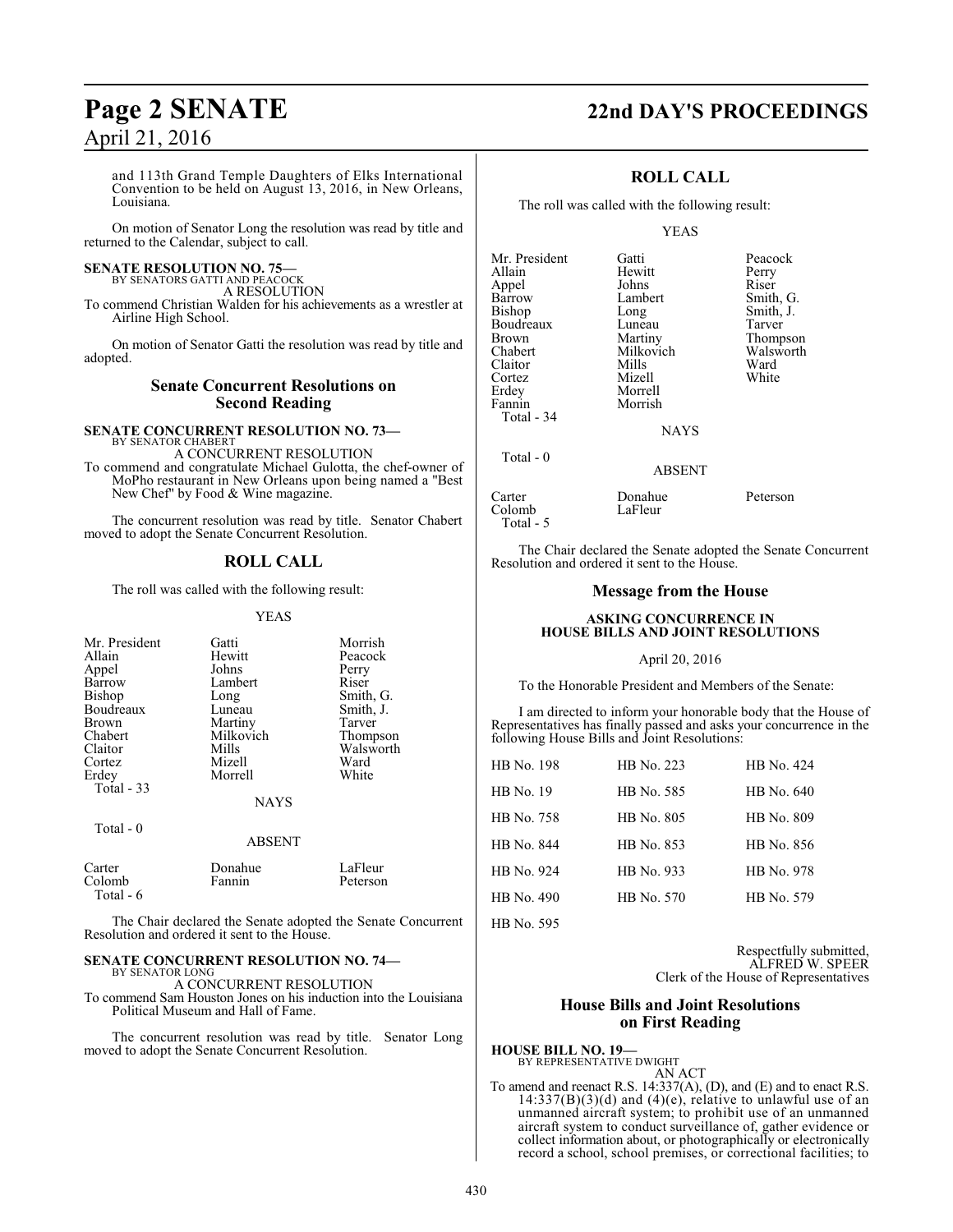# **22nd DAY'S PROCEEDINGS Page 3 SENATE**

# April 21, 2016

provide with respect to elements of the crime; to provide for exceptions; to provide for applicability; to provide criminal penalties; to provide relative to the definitions of school and school premises; and to provide for related matters.

The bill was read by title and placed on the Calendar for a second reading.

**HOUSE BILL NO. 198—** BY REPRESENTATIVES PYLANT AND MACK AN ACT

To enact R.S. 24:202(A)(24) and (25), relative to the council of the Louisiana State Law Institute; to provide for the ex officio membership of the council; and to provide for related matters.

The bill was read by title and placed on the Calendar for a second reading.

### **HOUSE BILL NO. 223—**

BY REPRESENTATIVE TERRY LANDRY AN ACT

To amend and reenact R.S. 14:95(E), relative to the illegal carrying of weapons; to provide relative to felony penalty provisions of possession of a firearm while in the possession of a controlled dangerous substance; and to provide for related matters.

The bill was read by title and placed on the Calendar for a second reading.

### **HOUSE BILL NO. 424—** BY REPRESENTATIVE BISHOP

AN ACT

To amend and reenact R.S. 30:961(E), relative to cooperative endeavor agreements for the withdrawal of surface water; to extend the time for entering cooperative endeavor agreements for withdrawal of surface water; to provide for terms, conditions, and requirements; and to provide for related matters.

The bill was read by title and placed on the Calendar for a second reading.

### **HOUSE BILL NO. 490—** BY REPRESENTATIVE LEBAS

AN ACT

To amend and reenact R.S. 22:1856(C)(introductory paragraph) and (14) and to enact R.S. 22:185 $\delta(\hat{C})$ (15), relative to pharmacy claims to health insurance issuers; to provide for an authorized time period for a health insurer to send a remittance advice; to require certain information on the remittance advice; and to provide for related matters.

The bill was read by title and placed on the Calendar for a second reading.

# **HOUSE BILL NO. 570—** BY REPRESENTATIVE SCHRODER

AN ACT

To amend and reenact R.S. 40:1223.3(5) and 1223.4(A) and to repeal R.S. 37:1271(B)(2)(b)(iii), relative to the practice of telemedicine; to repeal the requirement that a physician practicing telemedicine maintain an office within the state; to provide with respect to communication between a telemedicine provider and a patient; to provide with respect to the promulgation of rules and regulations; and to provide for related matters.

The bill was read by title and placed on the Calendar for a second reading.

### **HOUSE BILL NO. 579—** BY REPRESENTATIVE ROBERT JOHNSON AN ACT

To enact R.S. 37:3083(1)(f), relative to nutrition services; to authorize a licensed dietitian or nutritionist to directly order dietary plans; to authorize a licensed dietitian or nutritionist to directly request laboratory tests; and to provide for related matters.

The bill was read by title and placed on the Calendar for a second reading.

**HOUSE BILL NO. 585—** BY REPRESENTATIVE BROADWATER AN ACT

To enact R.S.24:55(D)(3) and R.S. 49:76(D)(3), relative to lobbying; to provide relative to reporting; to provide for prohibitions; to provide for penalties; and to provide for related matters.

The bill was read by title and placed on the Calendar for a second reading.

### **HOUSE BILL NO. 595—**

BY REPRESENTATIVE ROBERT JOHNSON AN ACT

To amend and reenact R.S. 40:1223.3(3), relative to dietetics and nutrition practice; to authorize the use of telehealth technology to provide nutrition services; and to provide for related matters.

The bill was read by title and placed on the Calendar for a second reading.

### **HOUSE BILL NO. 640—**

BY REPRESENTATIVE LEGER AN ACT

To enact R.S. 49:214.5.2(H) and (I), relative to the functions and responsibilities of the Coastal Protection and Restoration Authority Board; to authorize the board to establish a restoration banking program; to authorize the board to establish an oil spill compensation schedule; and to provide for related matters.

The bill was read by title and placed on the Calendar for a second reading.

### **HOUSE BILL NO. 758—**

BY REPRESENTATIVE PUGH

AN ACT To enact R.S. 32:1306(C)(6), relative to school bus inspection fees; to increase the school bus inspection fee; to provide for an effective date; and to provide for related matters.

The bill was read by title and placed on the Calendar for a second reading.

### **HOUSE BILL NO. 805—**

BY REPRESENTATIVES BROADWATER AND AMEDEE AN ACT

To amend and reenact R.S. 33:9106 (A)(3) through (5) and 9109 and to enact R.S. 33:9109.2, relative to communications districts; to provide relative to the levy of an emergency telephone service charge on certain communications systems; to increase the maximum amount authorized to be levied within the district; to provide relative to the use of service charge proceeds; to provide relative to the district's financial reports; to provide relative to revenues collected from certain surcharge fees; and to provide for related matters.

The bill was read by title and placed on the Calendar for a second reading.

**HOUSE BILL NO. 809—** BY REPRESENTATIVE SCHRODER

- AN ACT
- To amend and reenact Children's Code Articles 571, 572(1), 573, and 575 and R.S. 15:185.1, 185.2(2), (6), and (7), 185.3(A), (B)(1), (2), (6)(introductory paragraph), (11), (12), (13), (14), (15),  $(19)(a)$  and (c),  $185.4(B)(1)$ ,  $(2)(a)$ , (c), (d), and (e),  $(3)$ (introductory paragraph) and  $(a)$ ,  $(5)$ ,  $(7)$ ,  $(13)$ ,  $(14)$ , and  $(15)$ , 185.6(C), 185.7(B) and (C), 185.8(introductory paragraph), and  $185.9(A)(1)$  and  $(B)(2)$  and to repeal Children's Code Article  $1023(\tilde{C})$ , relative to children; to provide for the Indigent Parents' Representation Program; to provide with respect to legal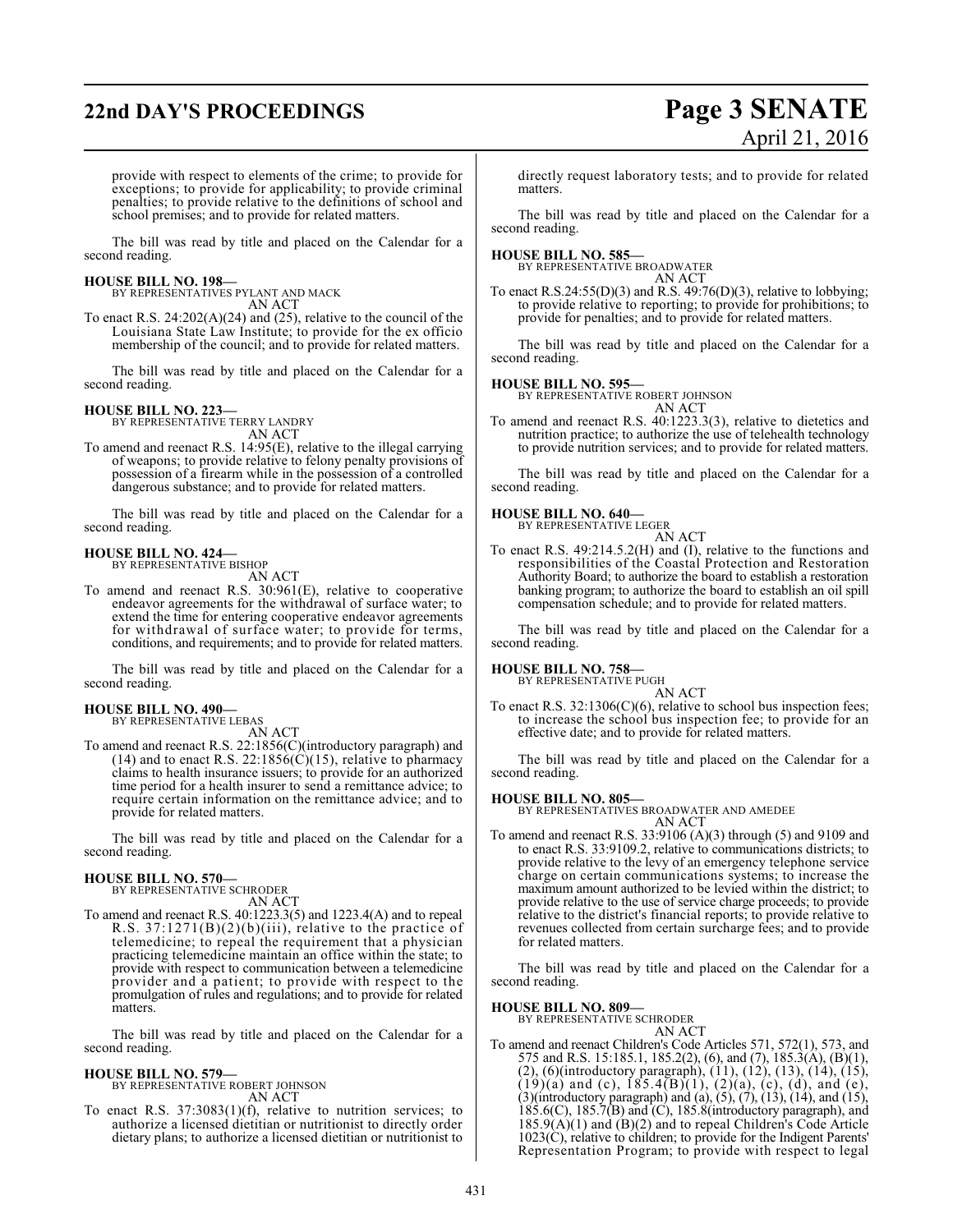## **Page 4 SENATE 22nd DAY'S PROCEEDINGS**

representation of indigent or absent parents; and to provide for related matters.

The bill was read by title and placed on the Calendar for a second reading.

### **HOUSE BILL NO. 844—** BY REPRESENTATIVE JAMES

AN ACT

To amend and reenact R.S. 32:668(C), relative to the suspension or revocation of certain driving privileges; to allow for extension of driving privileges following an order by the Department of Public Safety and Corrections suspending or revoking such privileges and if the licensee takes certain actions; and to provide for related matters.

The bill was read by title and placed on the Calendar for a second reading.

### **HOUSE BILL NO. 853—**

BY REPRESENTATIVE ROBERT JOHNSON AN ACT

To amend and reenact R.S. 34:1801, relative to the Avoyelles Parish Port Commission; to provide for the membership of the Avoyelles Parish Port Commission; and to provide for related matters.

The bill was read by title and placed on the Calendar for a second reading.

### **HOUSE BILL NO. 856—** BY REPRESENTATIVE HUVAL

AN ACT

To enact R.S. 9:2800.23, relative to the granting of a voluntary right of passage to enclosed cemeteries; to provide a limitation of liability for granting a voluntary right of passage; to provide for exceptions; to provide for revocability; to provide definitions; and to provide for related matters.

The bill was read by title and placed on the Calendar for a second reading.

### **HOUSE BILL NO. 924—**

BY REPRESENTATIVES COUSSAN, ABRAHAM, AMEDEE, BAGNERIS,<br>BARRAS, BERTHELOT, BISHOP, TERRY BROWN, CARMÓDY, ROBBY<br>CARTER, COX, DAVIS, DWIGHT, FALCONER, FOIL, GAROFALO,<br>GUINN, JIMMY HARRIS, LANCE HARRIS, HAZEL, HENRY, HENSGENS, THIBAUT, WHITE, AND ZERINGUE

### AN ACT

To enact R.S. 47:463.188, relative to motor vehicle special prestige license plates; to provide for the establishment of the Louisiana The Energy State special prestige license plate; to provide for creation, issuance, and design of such license plates; to provide relative to the fee and distribution of fees for such plates; to authorize the promulgation of rules and regulations relative to the creation and implementation of a special prestige license plate; and to provide for related matters.

The bill was read by title and placed on the Calendar for a second reading.

### **HOUSE BILL NO. 933—**

BY REPRESENTATIVE GREGORY MILLER

AN ACT To amend and reenact R.S. 9:315.19, relative to child support; to provide for the schedule of basic child support obligations; and to provide for related matters.

The bill was read by title and placed on the Calendar for a second reading.

### **HOUSE BILL NO. 978—**

BY REPRESENTATIVE DANAHAY AN ACT

To amend and reenact R.S. 47:302(K)(7)(b) and (W)(1), (2), and (4) as enacted by Act No. 22 of the 2016 First Extraordinary Session of the Legislature, 351, 1403(C), 1418(4)(b) and (7)(d), and 1432(B), and Section 2 of Act No. 198 of the 2014 Regular Session of the Legislature and to enact R.S. 47:351.1, 1418(4)(c) and  $(7)(e)$ , and  $\overline{1}435(D)$ , relative to state and local taxes; to provide with respect to the enforcement and adjudication of certain taxes; to provide for the disposition of certain taxes, penalties, and interest; to provide with respect to disputes concerning certain taxes and other claims against the state; to provide with respect to legal challenges concerning constitutionality; to authorize refunds of certain occupational license taxes; to authorize the transfer of cases; to require interagency transfers between certain state agencies; to provide for applicability; to provide for effectiveness; and to provide for related matters.

The bill was read by title and placed on the Calendar for a second reading.

### **House Bills and Joint Resolutions on Second Reading**

### **HOUSE BILL NO. 140—**

BY REPRESENTATIVE HOWARD AN ACT

To amend and reenact R.S. 14:95(H)(1) and (K), relative to the carrying of concealed weapons; to provide relative to the crime of illegal carrying of weapons; to provide for exceptions; and to provide for related matters.

The bill was read by title and referred by the President to the Committee on Judiciary B.

**HOUSE BILL NO. 456—** BY REPRESENTATIVE SHADOIN

AN ACT To amend and reenact R.S. 35:15(A)(4) and 16(B) and (C), relative to notaries public; to provide relative to the revocation of notarial commissions; to provide for revocation of a notarial commission under certain circumstances; to provide for notification to the attorney general; and to provide for related matters.

The bill was read by title and referred by the President to the Committee on Judiciary A.

### **HOUSE BILL NO. 505—**

BY REPRESENTATIVES MIKE JOHNSON, AMEDEE, BAGLEY, BARRAS, BERTHELOT, BILLIOT, BISHOP, BOUIE, BROADWATER, CHAD<br>BROWN, CARMODY, ROBBY CARTER, STÈVE CARTER, DANAHAY,<br>DAVIS, DEVILLIER, EDMONDS, EMERSON, FOIL, GAROFALO,<br>GISCLAIR, GUINN, HENSGENS, HILFERTY, HODGES, HOFFMANN,<br>HICHARD, S

### A JOINT RESOLUTION

Proposing to add Article VII, Section 21(M) of the Constitution of Louisiana, relative to ad valorem property tax exemptions; to authorize an exemption for certain property owned by an unmarried surviving spouse of a member of the military who was killed while on active duty in the armed forces of the United States; to provide for eligibility; to require the establishment of an application process; to require the submission of certain information and sworn statements; to provide for limitations; to provide for effectiveness; to provide for submission of the proposed amendment to the electors; and to provide for related matters.

The bill was read by title and referred by the President to the Committee on Revenue and Fiscal Affairs.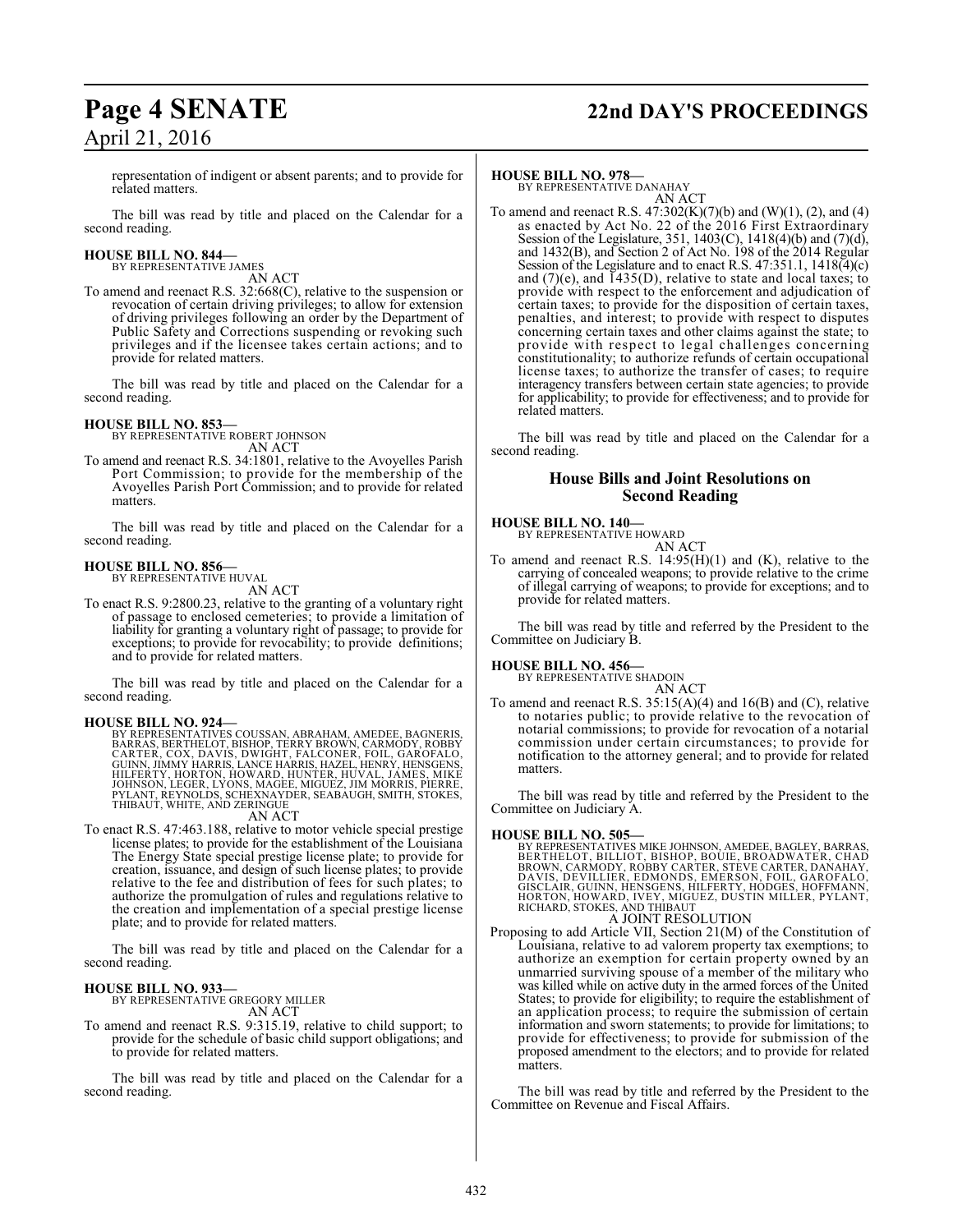# **22nd DAY'S PROCEEDINGS Page 5 SENATE**

### **HOUSE BILL NO. 532—**

BY REPRESENTATIVE FALCONER AN ACT

To amend and reenact R.S. 37:149 and 150(C) through (E) and to enact R.S. 37:150(F) and (G), relative to the Louisiana State Board of Architectural Examiners; to regulate the assessment and collection of fees; to provide for certificates of authority; to regulate renewals of licenses and certificates of authority; to provide for severability; to provide for effectiveness; and to provide for related matters.

The bill was read by title and referred by the President to the Committee on Commerce, Consumer Protection, and International Affairs.

### **HOUSE BILL NO. 537—** BY REPRESENTATIVE GAROFALO

AN ACT

To amend and reenact R.S.  $40:1165.1(A)(2)(b)(i)$  and (ii), relative to medical records; to provide relative to the maximum charges for providing certain medical records; to provide for the form in which to store and provide medical records; and to provide for related matters.

The bill was read by title and referred by the President to the Committee on Judiciary A.

**HOUSE BILL NO. 597—**<br>BY REPRESENTATIVES MIKE JOHNSON, ABRAHAM, ADAMS, AMEDEE, ARMES, BAGLEY, COX, DEVILLIER, EDMONDS, EMERSON,<br>GAROFALO, GUINN, HILL, HODGES, HOFFMANN, HORTON, IVEY,<br>MACK, MCFARLAND, MIGUEZ, PEARSON, POPE,

AN ACT

To enact Part XX of Chapter 32 of Title 13 of the Louisiana Revised Statutes of 1950, comprised of R.S. 13:5243 through 5247, relative to the rights of churches, clergy and certain religious organizations; to provide for the exercise of certain rights of, and protection against punitive measures against, churches, clergy and certain religious organizations; and to provide for related matters.

The bill was read by title and referred by the President to the Committee on Judiciary B.

### **HOUSE BILL NO. 601—**

BY REPRESENTATIVE JACKSON

AN ACT To enact R.S. 3:11, relative to suits against the Department of Agriculture and Forestry; to provide for the department's susceptibility to suits under certain conditions; and to provide for related matters.

The bill was read by title and referred by the President to the Committee on Judiciary A.

#### **HOUSE BILL NO. 602—** BY REPRESENTATIVE SHADOIN

AN ACT

To amend and reenact R.S. 35:191.1(B), relative to notary examinations; to provide for notary examination fees; to provide for charges for notary examination study materials; and to provide for related matters.

The bill was read by title and referred by the President to the Committee on Judiciary A.

### **HOUSE BILL NO. 678—**

BY REPRESENTATIVE CARMODY AN ACT

To amend and reenact R.S. 33:9109.1(A) through (D), (F), and (G), to enact R.S. 33:9109.2, and to repeal R.S. 33:9109.1(B)(9), relative to charges imposed on prepaid 911 services; to provide for and modify definitions; to increase the amount of the prepaid 911 charge; to provide for administration of prepaid 911 charges; to restrict use of certain funds; to provide for effectiveness; and to provide for related matters.

April 21, 2016

The bill was read by title and referred by the President to the Committee on Commerce, Consumer Protection, and International Affairs.

**HOUSE BILL NO. 704—** BY REPRESENTATIVE HAVARD AN ACT

To amend and reenact R.S. 32:387(A), relative to special permits for travel on the state's highways; to authorize vehicles issued special permits by the Department of Transportation and Development to operate on interstate highways at night under certain circumstances; and to provide for related matters.

The bill was read by title and referred by the President to the Committee on Transportation, Highways and Public Works.

### **HOUSE BILL NO. 1003—**

BY REPRESENTATIVE ZERINGUE AN ACT

To enact R.S. 47:463.188, relative to motor vehicle special prestige license plates; to provide for the "K9s4COPS" special prestige license plate; to provide for creation, issuance, and design of such license plates; to provide relative to the fee and distribution of fees for such plates; to authorize the promulgation of rules and regulations relative to the creation and implementation of a special prestige license plate; and to provide for related matters.

The bill was read by title and referred by the President to the Committee on Transportation, Highways and Public Works.

### **House Concurrent Resolutions on Second Reading**

**HOUSE CONCURRENT RESOLUTION NO. 85—**<br>BY REPRESENTATIVES GLOVER, COX, CARMODY, MIKE JOHNSON,<br>SEABAUGH, NORTON, JENKINS, AND BAGLEY<br>A CONCURRENT RESOLUTION

To express the condolences of the members of the Legislature of Louisiana upon the death of Clarence "Cat Daddy" Spurs of Shreveport.

The resolution was read by title. Senator Tarver moved to concur in the House Concurrent Resolution.

### **ROLL CALL**

The roll was called with the following result:

### YEAS

| Mr. President<br>Allain<br>Appel<br>Barrow<br>Bishop<br>Boudreaux<br>Brown<br>Chabert<br>Claitor<br>Cortez<br>Erdey<br>Fannin | Gatti<br>Hewitt<br>Johns<br>Lambert<br>Long<br>Luneau<br>Martiny<br>Milkovich<br>Mills<br>Mizell<br>Morrell<br>Morrish | Peacock<br>Perry<br>Riser<br>Smith, G.<br>Smith, J.<br>Tarver<br>Thompson<br>Walsworth<br>Ward<br>White |
|-------------------------------------------------------------------------------------------------------------------------------|------------------------------------------------------------------------------------------------------------------------|---------------------------------------------------------------------------------------------------------|
| Total - 34                                                                                                                    | <b>NAYS</b>                                                                                                            |                                                                                                         |
| Total $-0$                                                                                                                    | <b>ABSENT</b>                                                                                                          |                                                                                                         |
| Carter                                                                                                                        | Donahue                                                                                                                | Peterson                                                                                                |

Colomb LaFleur Total - 5

The Chair declared the Senate concurred in the House Concurrent Resolution and ordered it returned to the House.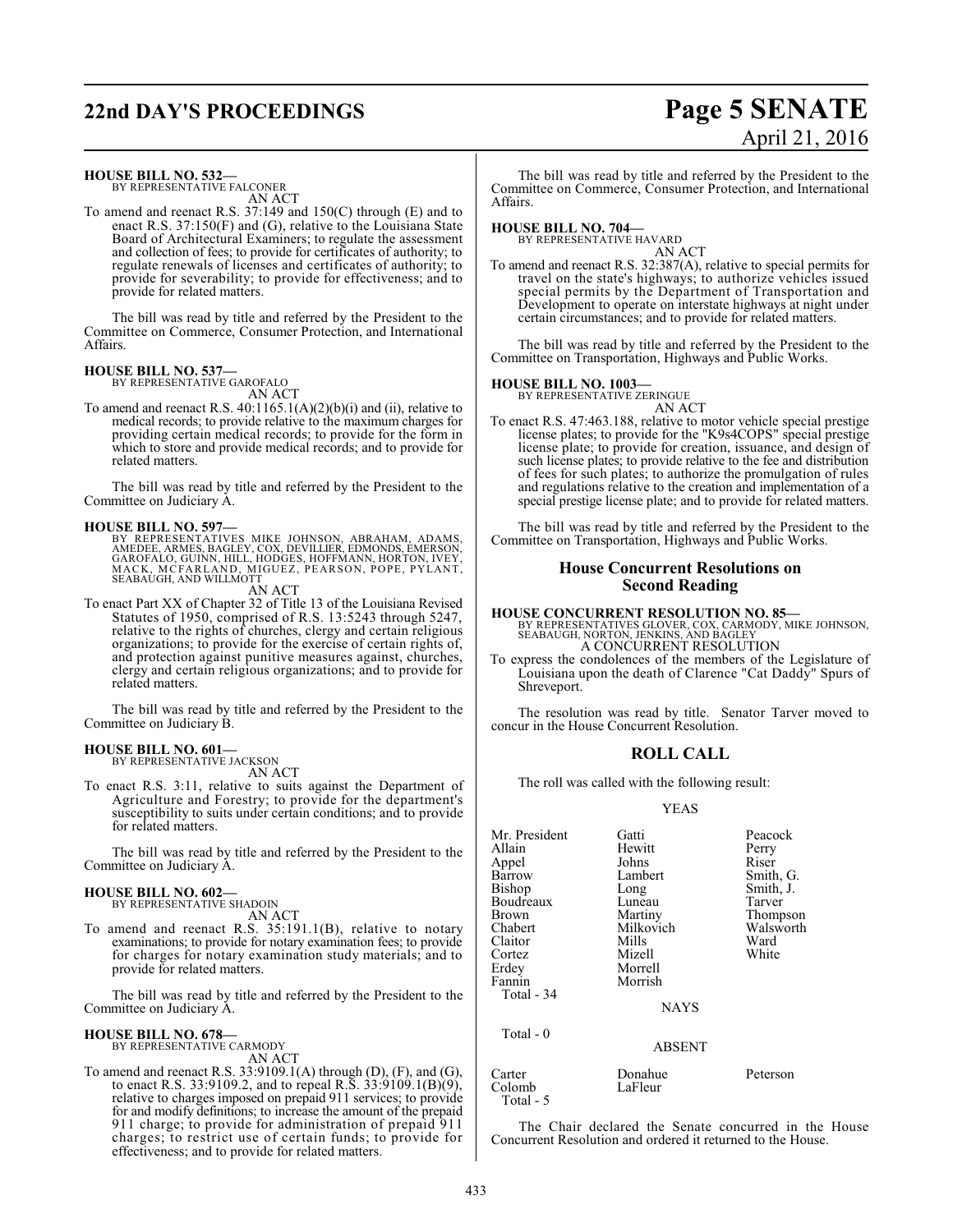## **Page 6 SENATE 22nd DAY'S PROCEEDINGS**

April 21, 2016

### **Senate Bills and Joint Resolutions on Second Reading Reported by Committees**

#### **SENATE BILL NO. 57—** BY SENATOR BISHOP

AN ACT

To enact R.S. 49:201.2, relative to the office of the governor; to provide that certain salary increases are prohibited unless approved by the joint legislative committee on the budget; to provide for applicability; and to provide for related matters.

Reported with amendments by the Committee on Senate and Governmental Affairs.

### **SENATE COMMITTEE AMENDMENTS**

Amendments proposed by Senate Committee on Senate and Governmental Affairs to Original Senate Bill No. 57 by Senator Bishop

AMENDMENT NO. 1

On page 1, line 4, after "budget;" insert the following: " **to authorize state civil service to develop certain provisions relative to classified service;**"

### AMENDMENT NO. 2

On page 1, lines 8 and 9, delete "**executive branch employee, state agency employee, who has been appointed by the governor, or executive cabinet member**" and insert "**unclassified employee in the executive branch**"

### AMENDMENT NO. 3

On page 1, between lines 16 and 17, insert the following:

"**C. The State Civil Service Commission may establish the same or substantially similar provisions as provided in this Section for each position in the classified service within the civil service system**."

On motion of Senator Bishop, the committee amendment was adopted. The amended bill was read by title, ordered engrossed and passed to a third reading.

#### **SENATE BILL NO. 211—** BY SENATOR MARTINY

AN ACT

To amend and reenact R.S. 37:753(A), relative to the Louisiana State Board of Dentistry; to provide relative to the practice of dentistry; to provide certain terms and conditions; and to provide for related matters.

Reported by substitute by the Committee on Commerce, Consumer Protection, and International Affairs. The bill was read by title; the committee substitute bill was read.

### **SENATE BILL NO. —(Substitute of Senate Bill No. 211 by Senator Martiny)**

BY SENATOR MARTINY AN ACT

To amend and reenact Section 2 of Act No. 866 of the 2014 Regular Session of the Legislature of Louisiana, relative to the Louisiana State Board of Dentistry; to provide relative to the domicile of the board and certain proceedings; to provide for an extension of the effective date of such Section 2 from 2017 to 2018; and to provide for related matters.

Be it enacted by the Legislature of Louisiana:

Section 1. Section 2 of Act No. 866 of the 2014 Regular Session of the Legislature of Louisiana is hereby amended and reenacted to read as follows:

Section 2. The provisions of R.S. 37:753(I) and 786(A)(1) and (C) as amended by Section 1 of this Act shall become effective January 1, 2017 **2018**.

On motion of Senator Martiny, the committee substitute bill was adopted and becomes Senate Bill No. 471 by Senator Martiny, substitute for Senate Bill No. 211 by Senator Martiny.

#### **SENATE BILL NO. 471— (Substitute of Senate Bill No. 211 by Senator Martiny)** BY SENATOR MARTINY

AN ACT

To amend and reenact Section 2 of Act No. 866 of the 2014 Regular Session of the Legislature of Louisiana, relative to the Louisiana State Board of Dentistry; to provide relative to the domicile of the board and certain proceedings; to provide for an extension of the effective date of such Section 2 from 2017 to 2018; and to provide for related matters.

The bill was read by title and placed on the Calendar for a second reading.

**SENATE BILL NO. 217—** BY SENATOR BISHOP

AN ACT

To amend and reenact R.S. 44:4.1(B)(11) and to enact R.S. 22:2045, relative to insurance receiverships; to provide for the confidential treatment of documents disclosed to the commissioner of insurance by an insurance receivership; to provide for the confidential treatment of documents disclosed by the commissioner of insurance to an insurance receivership; to provide for an exemption to the Public Records Law for such documents; and to provide for related matters.

Reported with amendments by the Committee on Senate and Governmental Affairs.

### **SENATE COMMITTEE AMENDMENTS**

Amendments proposed by Senate Committee on Senate and Governmental Affairs to Original Senate Bill No. 217 by Senator Bishop

AMENDMENT NO. 1

On page 1, line 13, after "**Chapter,**" insert "**which is confidential or privileged pursuant to any other provision of law,**"

AMENDMENT NO. 2

On page 2, line 1, after "**Chapter,**" insert "**which is confidential or privileged pursuant to any other provision of law,**"

On motion of Senator Bishop, the committee amendment was adopted. The amended bill was read by title, ordered engrossed and passed to a third reading.

**SENATE BILL NO. 223—** BY SENATOR CLAITOR

### AN ACT

To enact R.S. 37:2659.1, relative to the Louisiana Board of Examiners for Speech-Language Pathology and Audiology; to provide for the powers and duties of the board; to provide definitions; to require the board to request and obtain certain state and national criminal history record information for eligibility determination; to provide for confidentiality of certain information; to provide for a compliance hearing; to provide terms, conditions, requirements, and procedures; and to provide for related matters.

Reported with amendments by the Committee on Commerce, Consumer Protection, and International Affairs.

### **SENATE COMMITTEE AMENDMENTS**

Amendments proposed by Senate Committee on Commerce, Consumer Protection and International Affairs to Original Senate Bill No. 223 by Senator Claitor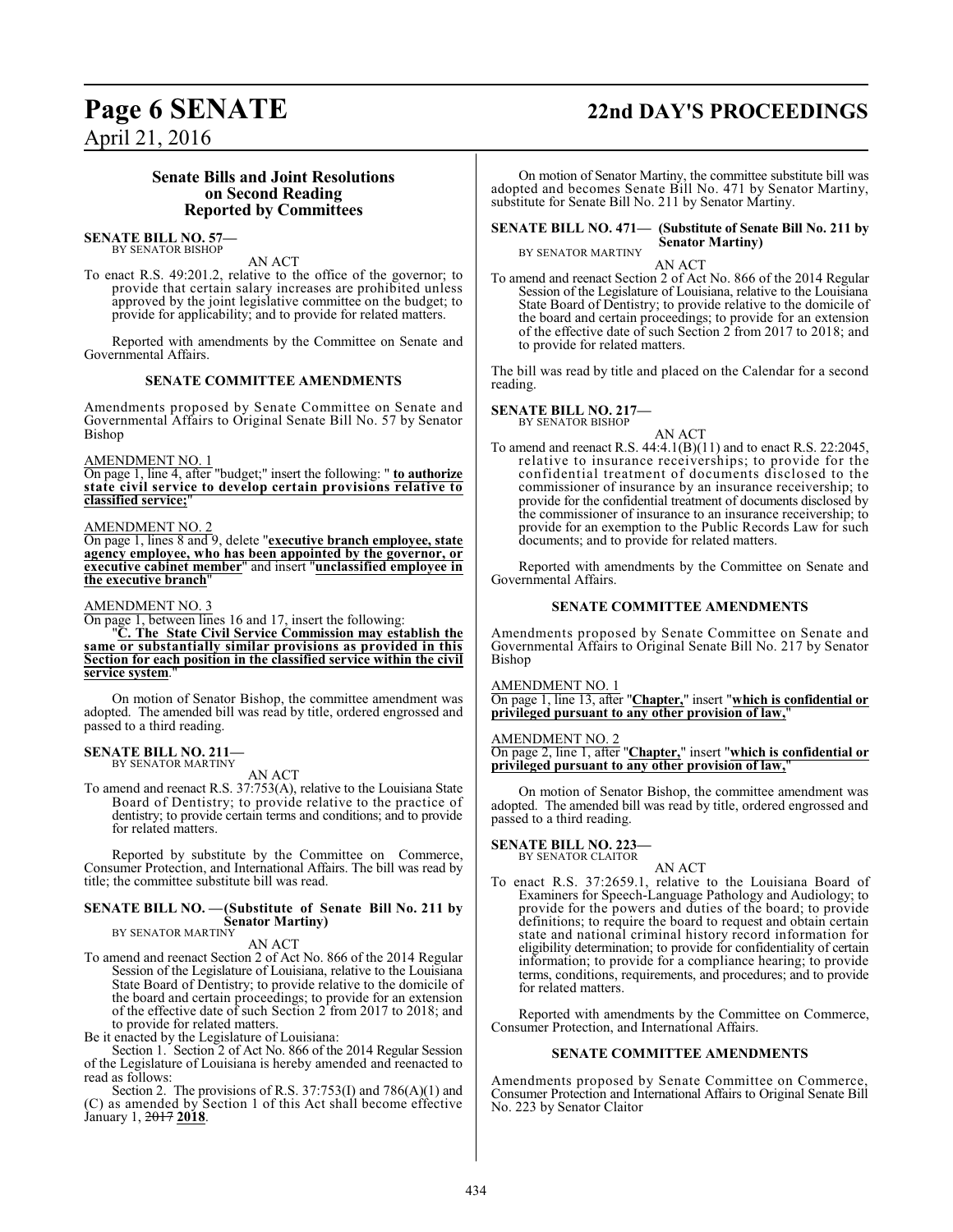## **22nd DAY'S PROCEEDINGS Page 7 SENATE**

# April 21, 2016

### AMENDMENT NO. 1

On page 1, line 2, after "To" insert "amend and reenact R.S. 37:2659 and to"

### AMENDMENT NO. 2

On page 1, line 4, after "provide" insert "relative to certain qualifications for licensure by the board; to provide"

### AMENDMENT NO. 3

On page 1, line 10, after "Section 1." insert "R.S. 37:2659 is hereby amended and reenacted and"

### AMENDMENT NO. 4

On page 1, between lines 10 and 11, insert "§2659. Qualifications for license

A. No individual shall be eligible for licensure by the board as a speech-language pathologist, or an audiologist, or as both, unless the individual:

(1) Is of good moral character.

(2) Holds a master's **doctoral** degree, or equivalent, in speechlanguage pathology or audiology from an accredited educational institution **program**, as evidenced by the submission of an official transcript, which consists of course work approved by the board in the area in which licensure is sought.

(3) Has completed supervised clinical practicum pertinent to the license being sought from **through** an accredited educational institution or its cooperating **programs** program, as evidenced by official documentation from the institution, the content of which shall be approved by the board.

(4) Has passed an examination approved by the board pertinent to the license sought.

(5) Presents written evidence from employers or supervisors of at least nine months of full time supervised postgraduate professional employment, or its part-time equivalent, pertinent to the license being sought. This experience must follow the completion of the requirements set forth in Paragraphs  $(1)$  through  $(3)$  of this Section.

B. **No individual shall be eligible for licensure by the board as a speech-language pathologist unless the individual:**

**(1) Is of good moral character.**

**(2) Holds a master's degree, or equivalent, in speech language pathology from an accredited educational program, as evidenced by the submission of an official transcript which consists of course work approved by the board.** 

**(3) Has completed supervised clinical practicum through an accredited educational program, as evidenced by official documentation from the institution, the content of which shall be approved by the board.**

**(4) Has passed an examination approved by the board pertinent to the area of practice.**

**(5) Presents written evidence from an employer or supervisor of at least thirty six weeks of full-time supervised postgraduate professional employment, or its part time equivalent. This experience must follow the completion of the requirements set forth in Paragraphs (2) and (3) of this Subsection.**

**(6) Individuals holding a baccalaureate degree in speech pathology and a speech pathology license issued pursuant to the law in effect prior to August 15, 1995, may continue to renew such license as specified in the rules and regulations as established by the board.**

**C. Individuals who apply for dual licensure in audiology and speech-language pathology must meet the qualifications set forth in Subsections A and B of this Section.**

**D.** The board may issue a provisional **speech-language pathology** license to an individual who:

(1) Except for the supervised postgraduate professional experience, meets the requirements for licensure as a speechlanguage pathologist and/or audiologistas provided by Subsection A **B** of this Section. An individual may not hold such license for more than three years from the date of original issuance.

(2) Except for the supervised postgraduate professional experience and the examination requirement, meets the requirements for licensure as a speech-language pathologist and/or audiologist as provided by Subsection  $\overrightarrow{AB}$  of this Section. An individual shall

fulfill the examination requirement within one year from the date of original issuance. An individual who has passed the examination may have two additional years to complete the postgraduate professional experience.

C. **E.** The board may issue a restricted license to an individual who previously held a restricted license, on or prior to August 15, 1995, and submits proof of such licensure. Such individual may maintain a restricted license in accordance with the requirements for renewal established in R.S. 37:2661.1.

D. **F.** No individual shall be eligible for licensure by the board as a speech-language pathology assistant unless the individual:

(1) Is of good moral character. (2) Holds at least a bachelor's degree from an accredited

educational institution, as evidenced by the submission of an official transcript and has completed the course work specified by the board.

(3) Has completed required supervised clinical practicum from an accredited educational institution or its cooperating programs, as evidenced by official documentation from the institution, the content of which shall be approved by the board, or has completed a combination of supervised clinical practicum from an accredited educational institution or its cooperating program as evidenced by official documentation from the institution, the content of which shall be approved by the board, as well as supervised on-the-job training, the content of which shall be approved by the board.

E. **G.** The board may issue a provisional speech-language pathology assistant license to an individual who, except for the supervised on-the-job training, the content of which shall be approved by the board, meets the requirements for licensure as a speech-language pathology assistant as provided by Subsection  $\overline{D}$  **F** of this Section. An individual may not hold such provisional license for more than three years from the date of original issuance."

On motion of Senator Martiny, the committee amendment was adopted. The amended bill was read by title, ordered engrossed and passed to a third reading.

#### **SENATE BILL NO. 338—** BY SENATOR MARTINY

AN ACT

To enact R.S. 51:725 through 725.6, relative to trade and commerce; to provide certain protections for vulnerable adults from financial exploitation; to provide definitions, terms, conditions, requirements and procedures; to provide with regard to governmental disclosures and immunity; to provide for third party disclosures and immunity; to provide for delaying disbursements and immunity; to provide for receipt of notice; to provide with regard to record-keeping; and to provide for related matters.

Reported with amendments by the Committee on Commerce, Consumer Protection, and International Affairs.

### **SENATE COMMITTEE AMENDMENTS**

Amendments proposed by Senate Committee on Commerce, Consumer Protection and International Affairs to Original Senate Bill No. 338 by Senator Martiny

AMENDMENT NO. 1 On page 1, line 2, delete "725.6" and insert "725.7"

AMENDMENT NO. 2 On page 1, line 10, delete "725.6" and insert "725.7"

AMENDMENT NO. 3 On page 2, between lines 5 and 6, insert "**(2) "Dealer" shall have the same meaning as provided in R.S. 51:702(5).** 

### AMENDMENT NO. 4

On page 2, line 14, after "**attorney,**" insert "**act of procuration, contract of mandate, or letters of curatorship,**"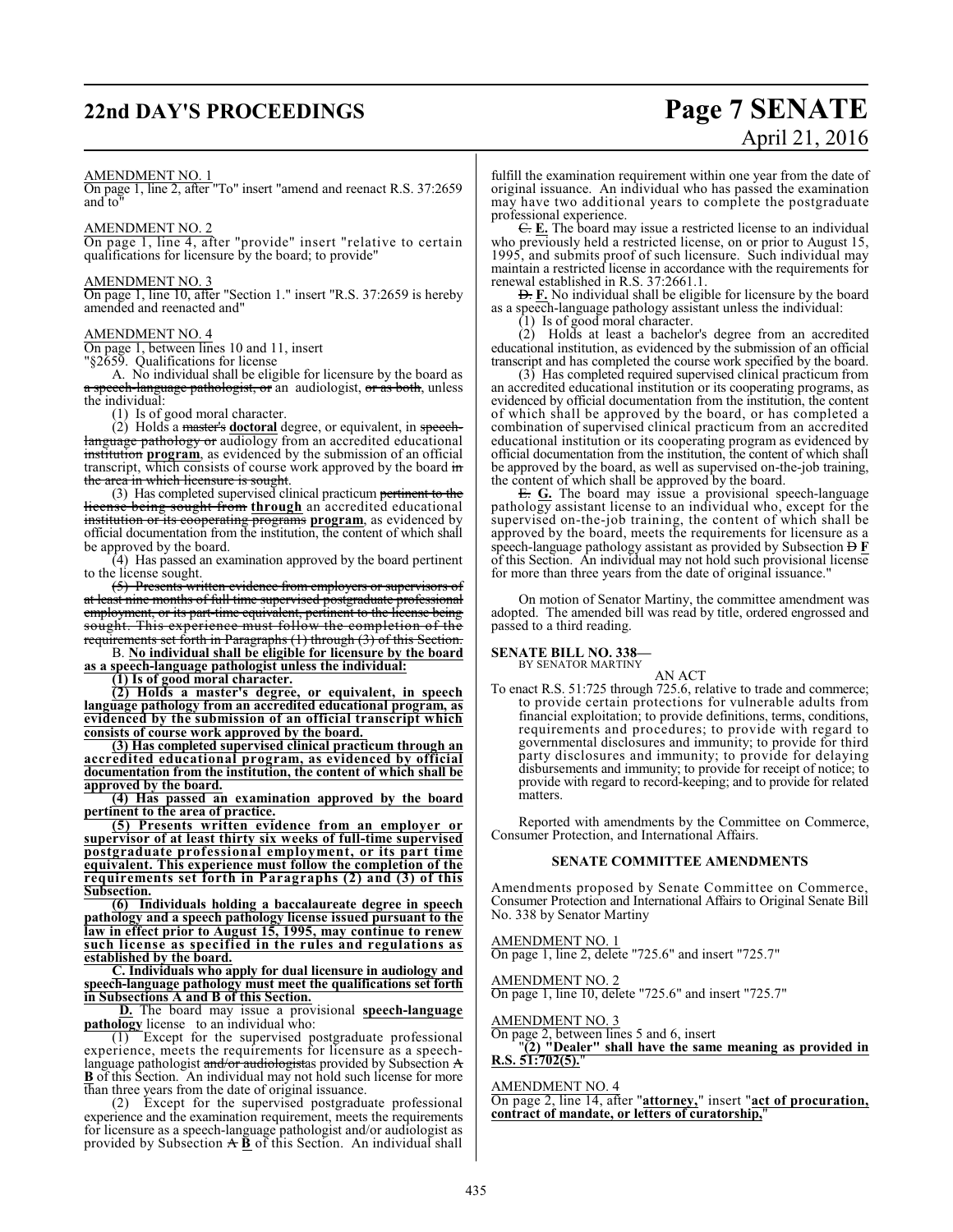## **Page 8 SENATE 22nd DAY'S PROCEEDINGS**

April 21, 2016

AMENDMENT NO. 5 On page 2, between lines 22 and 23, insert "**(5) "Investment advisor" shall have the same meaning as provided in R.S. 51:702(7). (3.2) "Investment advisor representative" shall have the same meaning as provided in R.S. 51:702(7.1).**" AMENDMENT NO. 6 On page 2, line 23, change "**sales**" to "**salesman**" AMENDMENT NO. 7 On page 2, between lines 25 and 26, insert "**(8) "Salesman" shall have the same meaning as set forth in R.S. 51:702(14).**" AMENDMENT NO. 8 On page 3, line 2, delete "**protective services entities**" and insert "**protection agency**" AMENDMENT NO. 9 On page 3, delete line 11 and insert "**designated in writing by the eligible adult, or any other person permitted under existing law, rules, regulations, or customer agreement.**" AMENDMENT NO. 10 On page 3, line 23, delete "**will**" and insert "**may**" AMENDMENT NO. 11 On page 4, line 4, delete "**protective services**" and insert "**protection agency**" AMENDMENT NO. 12 On page 4, line 5, delete "**or**" and insert "**of**" AMENDMENT NO. 13 On page 4, line 8, delete "**protective services**" and insert "**protection agency**" AMENDMENT NO. 14 On page 4, line 10, delete "**Any**" and insert "**Unless a court or the commissioner enters an order extending the refusal of disbursement or providing any other applicable protective relief, any**" AMENDMENT NO. 15 On page 4, line 15, delete "**adult protective**" and insert "**an adult protection agency**" AMENDMENT NO. 16 On page 4, delete line 16 and insert "**or the commissioner of securities requests that the dealer or investment**" AMENDMENT NO. 17 On page 4, lines 18, 19 and 24, delete "**broker**" and insert "**dealer**" AMENDMENT NO. 18 On page 4, line 25, delete "**A dealer or investment advisor**" and insert "**A dealer, investment advisor, or qualified individual**" AMENDMENT NO. 19 On page 4, line 29, delete "**indemnity**" and insert "**immunity**" AMENDMENT NO. 20 On page 5, delete lines 8 through 10 and insert "**an eligible adult to an adult protection agency, commissioner of securities, and to law enforcement, either as part of a referral to the agency or to law enforcement, or upon request of the agency or law enforcement pursuant to an investigation.**" AMENDMENT NO. 21 On page 5, delete lines 15 and 16 and insert "**confidential under**

**applicable statutory authority of the commissioner of securities or adult protection agency.**"

AMENDMENT NO. 22

On page 5, line 19, delete "**brokers**" and insert "**dealers**"

AMENDMENT NO. 23

On page 5, delete lines 20 through 23 and insert "**§725.7. Rulemaking**

**The commissioner of securities shall have the power to make such rules and regulations in accordance with the Administrative Procedure Act as he may deem necessary to carry out the provisions of this Title, including the use of a senior specific certification or designation.**"

"Section 2. The provisions of this Act shall become effective on January 1, 2017."

On motion of Senator Martiny, the committee amendment was adopted. The amended bill was read by title, ordered engrossed and passed to a third reading.

**SENATE BILL NO. 385—**

BY SENATOR WALSWORTH

AN ACT To amend and reenact R.S. 28:893(A) and (B)(1) and to enact R.S.  $28:893(B)(4)$ , relative to certain health care authorities; to provide for board membership; to provide for voting status; to provide for an effective date; and to provide for related matters.

Reported with amendments by the Committee on Health and Welfare.

### **SENATE COMMITTEE AMENDMENTS**

Amendments proposed by Senate Committee on Health and Welfare to Original Senate Bill No. 385 by Senator Walsworth

### AMENDMENT NO. 1

On page 1, line 12, after "**Section.**"delete the remainder of the line and on line 13, delete "**nonvoting member.**"

On motion of Senator Mills, the committee amendment was adopted. The amended bill was read by title, ordered engrossed and passed to a third reading.

#### **SENATE BILL NO. 393—** BY SENATOR CARTER

AN ACT

To provide for the calling of a constitutional convention for the purpose of revising the constitution in order to provide for state revenue and finance and matters relating thereto; to fix the time and place for said convention; to provide for the organization and staff of the convention; to place restrictions on said convention; to require that the revision of the constitution as adopted by such convention, including any alternative provisions, be submitted to the qualified electors for adoption, to provide the manner of such submission, and to provide with respect thereto; to provide with respect to the disbursement of funds appropriated for the convention; to fix the effective date of the revised constitution if approved by the electorate; and to provide for related matters.

Reported with amendments by the Committee on Senate and Governmental Affairs.

### **SENATE COMMITTEE AMENDMENTS**

Amendments proposed by Senate Committee on Senate and Governmental Affairs to Original Senate Bill No. 393 by Senator Carter

### AMENDMENT NO. 1

On page 1, line 4, change "said" to "the"

AMENDMENT NO. 2 On page 1, line 5, change "said" to "the"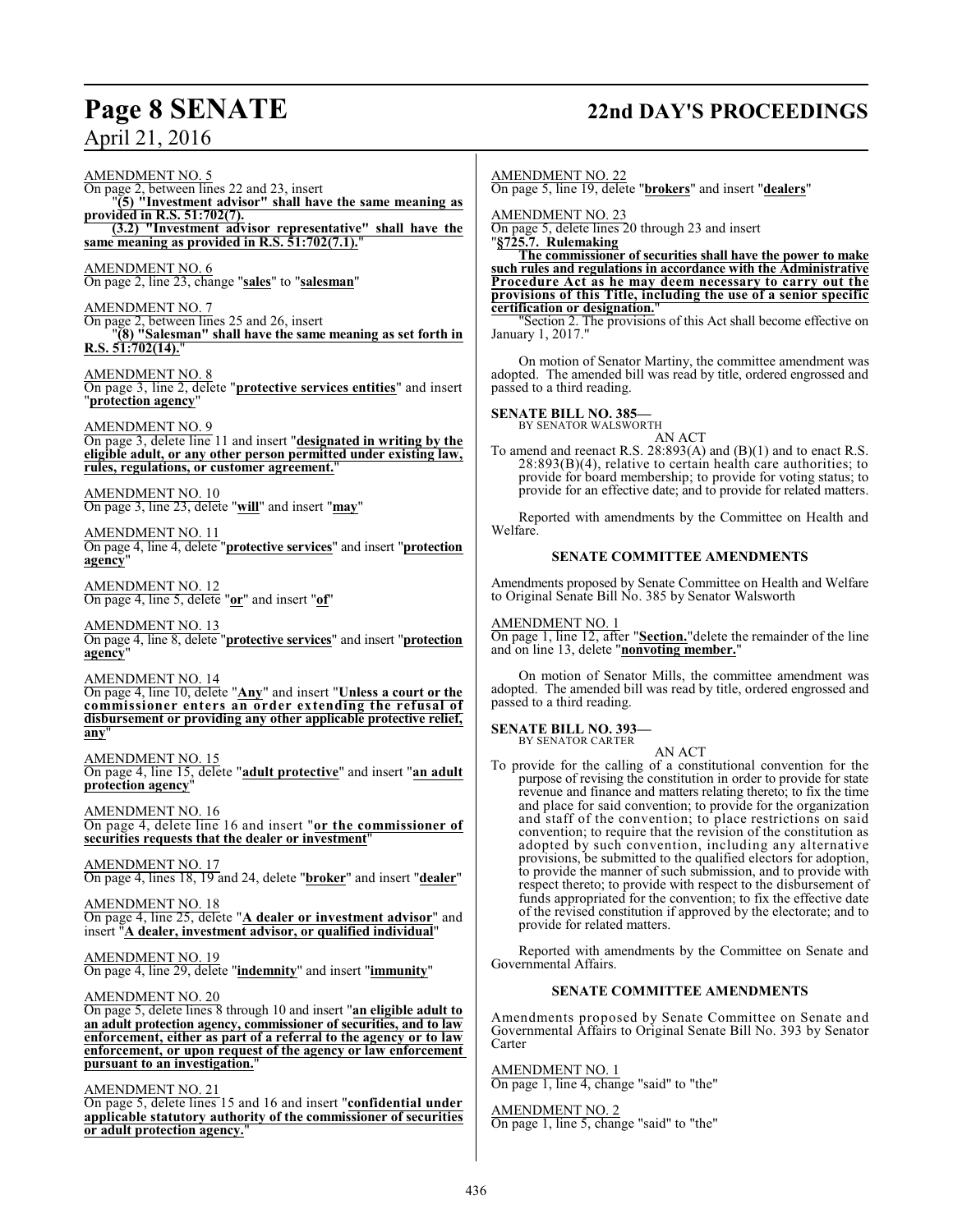# **22nd DAY'S PROCEEDINGS Page 9 SENATE**

# April 21, 2016

### AMENDMENT NO. 3

On page 1, line 6, change "such" to "the"

AMENDMENT NO. 4 On page 1, line 7, after "adoption" delete "," and insert ";"

AMENDMENT NO. 5 On page 2, line 9, change "**August 20**" to "**July 10**"

AMENDMENT NO. 6 On page 4, line 27, change "**August 20**" to "**July 10**"

AMENDMENT NO. 7 On page 6, line 12, change "**Monday, August 29**" to "**Tuesday, July 19**"

AMENDMENT NO. 8 On page 7, line 22, change "**September 19**" to "**August 9**"

AMENDMENT NO. 9 On page 7, line 26, change "**September 19**" to "**August 9**"

### AMENDMENT NO. 10

On page 8, line 18, after "**to the governor**" delete the remainder of the line and insert "**the revision as drafted by the convention, together with any alternative provisions proposed for submission, including the ballot language to be submitted to the voters.**"

### AMENDMENT NO. 11

On page 8, at the beginning of line 19, delete "**provisions agreed upon by the convention.**"

### AMENDMENT NO. 12

On page 8, line 22, after "**election**"insert "**called by the governor no later than August 16, 2016**"

On motion of Senator Bishop, the committee amendment was adopted. The amended bill was read by title, ordered engrossed and recommitted to the Committee on Finance.

### **House Bills and Joint Resolutions on Second Reading Reported by Committees**

**HOUSE BILL NO. 249—** BY REPRESENTATIVE CARMODY

AN ACT

To amend and reenact R.S. 40:1749.18(B)(introductory paragraph) and (4) and to enact R.S. 40:1749.18(B)(5), relative to underground utilities and facilities damage prevention; to amend the requirements for certification as a regional notification center; to provide for exceptions; to provide for effectiveness; and to provide for related matters.

Reported favorably by the Committee on Commerce, Consumer Protection, and International Affairs. The bill was read by title and referred to the Legislative Bureau.

**HOUSE BILL NO. 250—** BY REPRESENTATIVE CARMODY AN ACT

To amend and reenact R.S. 40:1749.12(introductory paragraph) and  $(6)$  and  $1749.13(B)(1)$  and  $(4)$ , relative to the administration and regulation of underground utilities and facilities; to amend definitions; to enumerate certain holidays; to provide for effectiveness; and to provide for related matters.

Reported with amendments by the Committee on Commerce, Consumer Protection, and International Affairs.

### **SENATE COMMITTEE AMENDMENTS**

Amendments proposed by Senate Committee on Commerce, Consumer Protection and International Affairs to Reengrossed House Bill No. 250 by Representative Carmody

### AMENDMENT NO. 1

On page 1, at the end of line 19, delete the comma and insert a period

AMENDMENT NO. 2 On page 1, line 20, delete "or any other activity."

On motion of Senator Martiny, the committee amendment was adopted. The amended bill was read by title and referred to the Legislative Bureau.

**HOUSE BILL NO. 291—** BY REPRESENTATIVES GLOVER AND ROBBY CARTER AN ACT

To amend and reenact R.S.  $22:31(B)$  and  $32(A)(1)($ introductory paragraph) and to enact R.S. 22:31(A)(6), relative to the organization of the Department of Insurance; to provide with respect to the division of diversity and opportunity and the Advisory Committee on Equal Opportunity located in the division; and to provide for related matters.

Reported favorably by the Committee on Insurance. The bill was read by title and referred to the Legislative Bureau.

### **HOUSE BILL NO. 312—** BY REPRESENTATIVE DAVIS

AN ACT

To amend and reenact R.S. 36:686(F), to enact Part VIII of Chapter 11 of Title 22 of the Louisiana Revised Statutes of 1950, to be comprised of R.S. 22:2187, and to repeal R.S. 22:1047 and Part VII of Chapter 11 of Title 22 of the Louisiana Revised Statutes of 1950, comprised of R.S. 22:2186 and 2186.1, relative to mandated health insurance benefits; to reconstitute the Louisiana Mandated Health Benefits Commission and eliminate the requirements for periodic reevaluation of and a moratorium on such mandates; and to provide for related matters.

Reported favorably by the Committee on Insurance. The bill was read by title and referred to the Legislative Bureau.

# **HOUSE BILL NO. 346—** BY REPRESENTATIVE CARMODY

AN ACT

To amend and reenact R.S. 9:3560(A)(introductory paragraph) and (1)(a) and (b), relative to consumer loan licensing requirements; to provide for exemptions; and to provide for related matters.

Reported favorably by the Committee on Commerce, Consumer Protection, and International Affairs. The bill was read by title and referred to the Legislative Bureau.

### **HOUSE BILL NO. 431—**

BY REPRESENTATIVE CARMODY AN ACT

To amend and reenact R.S. 45:1177(A)(2), relative to the Public Service Commission; to increase certain quarterly fees with respect to common and contract motor carriers and public utilities; to provide for effectiveness; and to provide for related matters.

Reported favorably by the Committee on Commerce, Consumer Protection, and International Affairs. The bill was read by title and recommitted to the Committee on Revenue and Fiscal Affairs.

**HOUSE BILL NO. 442—** BY REPRESENTATIVE ROBERT JOHNSON AN ACT

To authorize the secretary of the Department of Public Safety and Corrections to rename the correctional facility located at Cottonport, Louisiana, as the Raymond LaBorde Correctional Center; and to provide for related matters.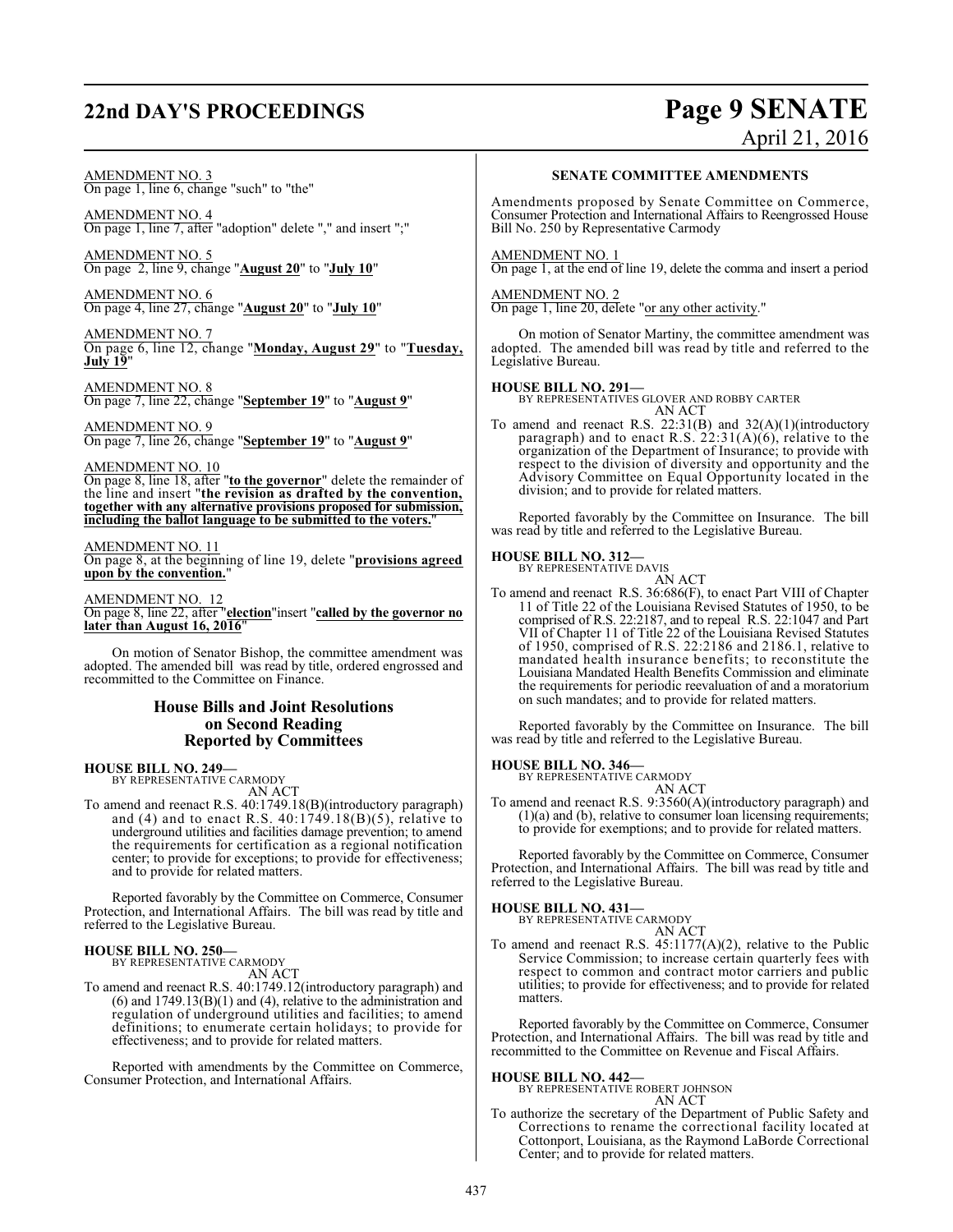## **Page 10 SENATE 22nd DAY'S PROCEEDINGS**

Reported with amendments by the Committee on Senate and Governmental Affairs.

### **SENATE COMMITTEE AMENDMENTS**

Amendments proposed by Senate Committee on Senate and Governmental Affairs to Engrossed House Bill No. 442 by Representative Robert Johnson

### AMENDMENT NO. 1

On page 1, line 3, change "LaBorde" to "Laborde"

### AMENDMENT NO. 2

On page 1, line 9, at the beginning and end of the line change "LaBorde" to "Laborde"

On motion of Senator Bishop, the committee amendment was adopted. The amended bill was read by title and referred to the Legislative Bureau.

### **HOUSE BILL NO. 446—** BY REPRESENTATIVE LEBAS

AN ACT

To enact R.S. 37:1184(3)(k), relative to medical marijuana pharmacy permits; to authorize an application fee for a new marijuana pharmacy permit; to provide for the amount of the fee; and to provide for related matters.

Reported with amendments by the Committee on Health and Welfare.

### **SENATE COMMITTEE AMENDMENTS**

Amendments proposed by Senate Committee on Health and Welfare to Reengrossed House Bill No. 446 by Representative LeBas

AMENDMENT NO. 1 On page 1, line 3, after "new" insert "medical"

AMENDMENT NO. 2 On page 1, line 16, after "new" insert "medical"

AMENDMENT NO. 3 On page 1, line 18, after "new" insert "medical"

AMENDMENT NO. 4 On page 2, line 2, after "new" insert "medical"

On motion of Senator Mills, the committee amendment was adopted. The amended bill was read by title and referred to the Legislative Bureau.

### **HOUSE BILL NO. 460—**

BY REPRESENTATIVE ABRAHAM AN ACT

To enact R.S. 22:589(D), relative to investments by domestic insurers in securities of foreign nations; to provide additional authority for such investments, including requiring that such foreign nations be members of the Organisation for Economic Cooperation and Development; to provide for minimum rating requirements and a limitation on such securities; and to provide for related matters.

Reported with amendments by the Committee on Insurance.

### **SENATE COMMITTEE AMENDMENTS**

Amendments proposed by Senate Committee on Insurance to Engrossed House Bill No. 460 by Representative Abraham

AMENDMENT NO. 1

On page 1, line 2, after "To" insert "amend and reenact R.S. 22:589(C) and to"

### AMENDMENT NO. 2

On page 1, line 8, before "R.S." insert "R.S. 22:589(C) is hereby amended and reenacted and"

### AMENDMENT NO. 3

On page 1, at the beginning of line 11, change "D." to "C."

### AMENDMENT NO. 4

On page 2, between lines 6 and 7 insert:

<sup>"</sup>C. D. In addition to the investments authorized in Subsections A,  $\overline{\text{and } B}$ , and C of this Section, an insurer authorized to transact insurance in a foreign country may invest an amount or amounts in the aggregate not exceeding thirty percent of its capital and surplus if a stock company, or thirty percent of its surplus if a mutual company, in such investments as are allowed in R.S. 22:584 in a foreign country with which the United States has diplomatic relations or had diplomatic relations on January 1, 1978. For the purposes of investments made under this Subsection, all references to the United States appearing in R.S. 22:584 shall be considered to name the particular foreign country or countries in which the investments made hereunder are placed."

On motion of Senator John Smith, the committee amendment was adopted. The amended bill was read by title and referred to the Legislative Bureau.

**HOUSE BILL NO. 468—** BY REPRESENTATIVES CROMER, BAGLEY, COX, HENSGENS, HORTON, JACKSON, DUSTIN MILLER, MORENO, AND WILLMOTT AN ACT

To enact R.S. 40:2166.9, relative to adult residential care providers; to require adult residential care providers to disseminate educational information on influenza; to establish the minimum content of the information; to provide for interpretations; and to provide for related matters.

Reported favorably by the Committee on Health and Welfare. The bill was read by title and referred to the Legislative Bureau.

### **HOUSE BILL NO. 485—**

BY REPRESENTATIVE ROBERT JOHNSON AN ACT

To amend and reenact R.S. 46:236.1.10(A), relative to child support enforcement; to provide relative to establishing capacity to make child support payments or establishing the level of such payments; to provide relative to accessing credit reports; and to provide for related matters.

Reported favorably by the Committee on Health and Welfare. The bill was read by title and referred to the Legislative Bureau.

### **HOUSE BILL NO. 486—**

BY REPRESENTATIVE ROBERT JOHNSON AN ACT

To amend and reenact R.S. 46:236.15(D)(1)(introductory paragraph) and (a), relative to child support enforcement; to provide relative to authority for seizures and intercepts by the Department of Children and Family Services; to provide for an administrative hearing process; and to provide for related matters.

Reported with amendments by the Committee on Health and Welfare.

### **SENATE COMMITTEE AMENDMENTS**

Amendments proposed by Senate Committee on Health and Welfare to Reengrossed House Bill No. 486 by Representative Robert Johnson

### AMENDMENT NO. 1

On page 1, line 14, after "custodial" delete "party" and insert "parent"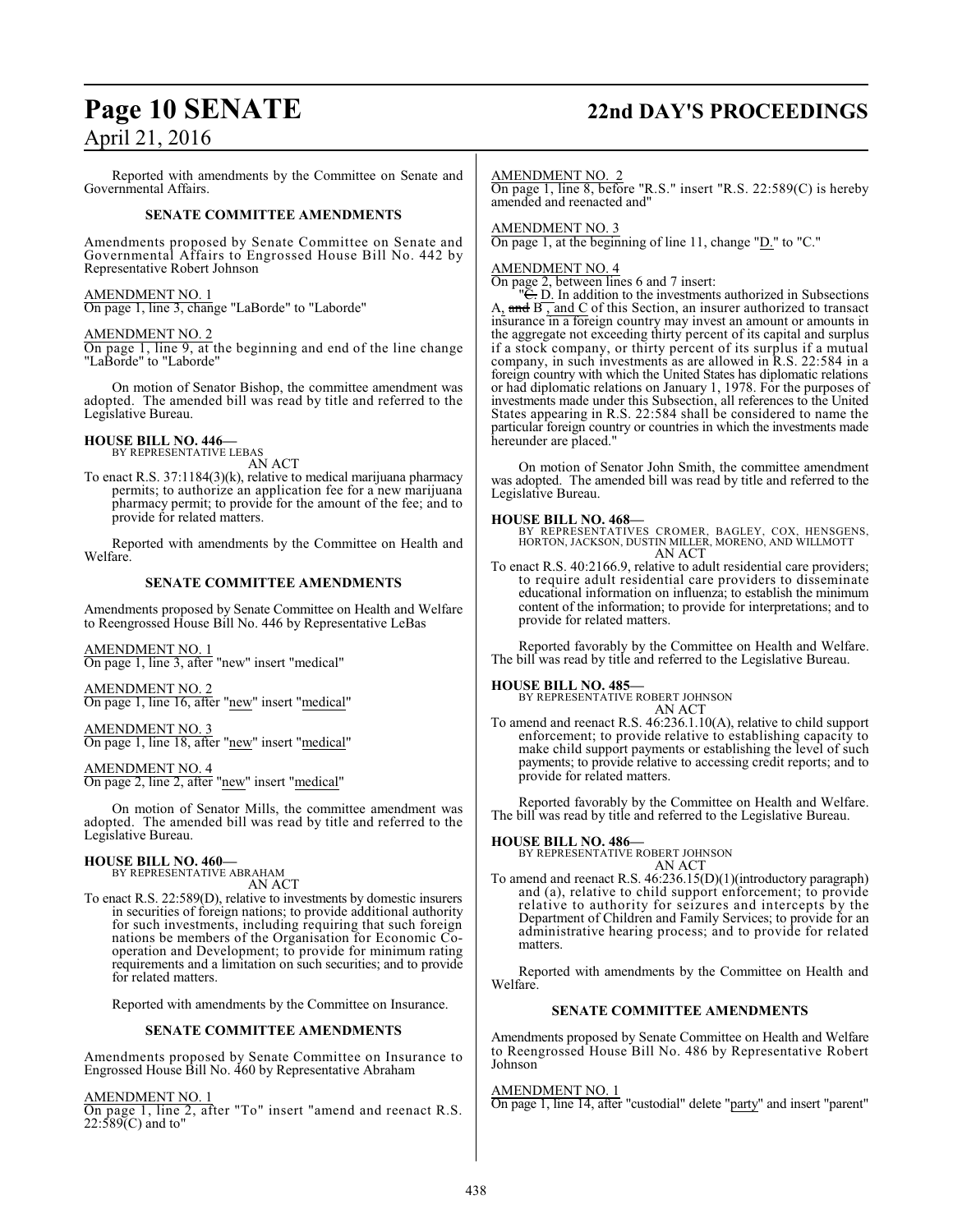## **22nd DAY'S PROCEEDINGS Page 11 SENATE**

# April 21, 2016

### AMENDMENT NO. 2

On page 2, line 7, after "custodial" delete "party" and insert "parent"

### AMENDMENT NO. 3

On page 2, line 13, after "custodial" delete "party" and insert "parent"

### AMENDMENT NO. 4

On page 2, line 14, after "custodial" delete "party" and insert "parent"

On motion of Senator Mills, the committee amendment was adopted. The amended bill was read by title and referred to the Legislative Bureau.

## **HOUSE BILL NO. 498—** BY REPRESENTATIVE POPE

AN ACT

To enact R.S. 40:2193.5, relative to pediatric day healthcare facilities; to provide for a moratorium on additional licenses for such facilities; to provide for exceptions to the moratorium; to provide for the duration of the moratorium; and to provide for related matters.

Reported with amendments by the Committee on Health and Welfare.

### **SENATE COMMITTEE AMENDMENTS**

Amendments proposed by Senate Committee on Health and Welfare to Engrossed House Bill No. 498 by Representative Pope

### AMENDMENT NO. 1

On page 1, line 12, change "healthcare" to "health care"

AMENDMENT NO. 2 On page 1, line 13, change "healthcare" to "health care"

AMENDMENT NO. 3 On page 1, line 21, change "healthcare" to "health care"

AMENDMENT NO. 4 On page 2, line 3, change "healthcare" to "health care"

On motion of Senator Mills, the committee amendment was adopted. The amended bill was read by title and referred to the Legislative Bureau.

# **HOUSE BILL NO. 519—** BY REPRESENTATIVE CHAD BROWN

AN ACT

To amend and reenact R.S. 22:68(A) and (B), relative to books and records of domestic insurers; to provide for the maintenance of records in electronic data processing systems; to provide for the maintenance of records outside the state upon filing a plan with the commissioner of insurance; and to provide for related matters.

Reported favorably by the Committee on Insurance. The bill was read by title and referred to the Legislative Bureau.

# **HOUSE BILL NO. 520—** BY REPRESENTATIVE CHAD BROWN

AN ACT

To amend and reenact R.S. 22:332(A)(13), 801, and 804(A), relative to the deposits made by foreign insurers applying for admission in this state; to provide for a supplemental deposit for the benefit of policyholders and creditors; and to provide for related matters.

Reported with amendments by the Committee on Insurance.

### **SENATE COMMITTEE AMENDMENTS**

Amendments proposed by Senate Committee on Insurance to Engrossed House Bill No. 520 by Representative Chad Brown

### AMENDMENT NO. 1

On page 1, lines 2 and 7, delete ", 801, and 804(A),"

AMENDMENT NO. 2 On page 1, lines 3 and 4, delete "to provide for a supplemental deposit for the benefit of policyholders and creditors;

AMENDMENT NO. 3 On page 1, line 14, delete "(a)"

### AMENDMENT NO. 4

On page 1, line 17, after "dollars" delete the remainder of the line and delete lines 18 and 19 and insert "in compliance with the laws of that state."

### AMENDMENT NO. 5

Delete page 2 and on page 3 delete lines 1 through 5

On motion of Senator John Smith, the committee amendment was adopted. The amended bill was read by title and referred to the Legislative Bureau.

**HOUSE BILL NO. 521—** BY REPRESENTATIVE CARMODY

### AN ACT

To amend and reenact R.S. 51:705(H)(1)(introductory paragraph) and  $709(5)(a)$ (introductory paragraph) and (ii) and (b) and (10), relative to Louisiana Securities Law and the registration of securities; to maintain registration of securities under Tier 1 of Regulation A of the Federal Securities Act of 1933; to provide a notice filing requirement for securities under Tier 2 of Regulation A of the Federal Securities Act of 1933; to provide an updated statutory reference; to provide a limited exemption for an issuer to determine the level of interest in securities to be issued under Tier 1 of Regulation A of the Federal Securities Act of 1933; and to provide for related matters.

Reported favorably by the Committee on Commerce, Consumer Protection, and International Affairs. The bill was read by title and referred to the Legislative Bureau.

### **HOUSE BILL NO. 571—**

BY REPRESENTATIVE SHADOIN AN ACT

To repeal Chapter 6 of Title 43 of the Louisiana Revised Statutes of 1950, comprised of R.S. 43:231 and 232, relative to the secretary of state; to repeal provisions that require the secretary of state to print and deliver materials to the Louisiana Historical Association; and to provide for related matters.

Reported favorably by the Committee on Senate and Governmental Affairs. The bill was read by title and referred to the Legislative Bureau.

### **HOUSE BILL NO. 663—**

BY REPRESENTATIVE THIBAUT AN ACT

To enact R.S. 22:1569, relative to non-captive insurance producers; to provide for definitions; to require notice prior to terminating an appointment; to provide for termination for cause without notice; to provide for payment of certain commissions; to provide for exceptions to notice; and to provide for related matters.

Reported with amendments by the Committee on Insurance.

### **SENATE COMMITTEE AMENDMENTS**

Amendments proposed by Senate Committee on Insurance to Reengrossed House Bill No. 663 by Representative Thibaut

### AMENDMENT NO. 1

On page 2, line 5, after "parties" and before "or" insert "in writing at the time of the termination of the agency agreement"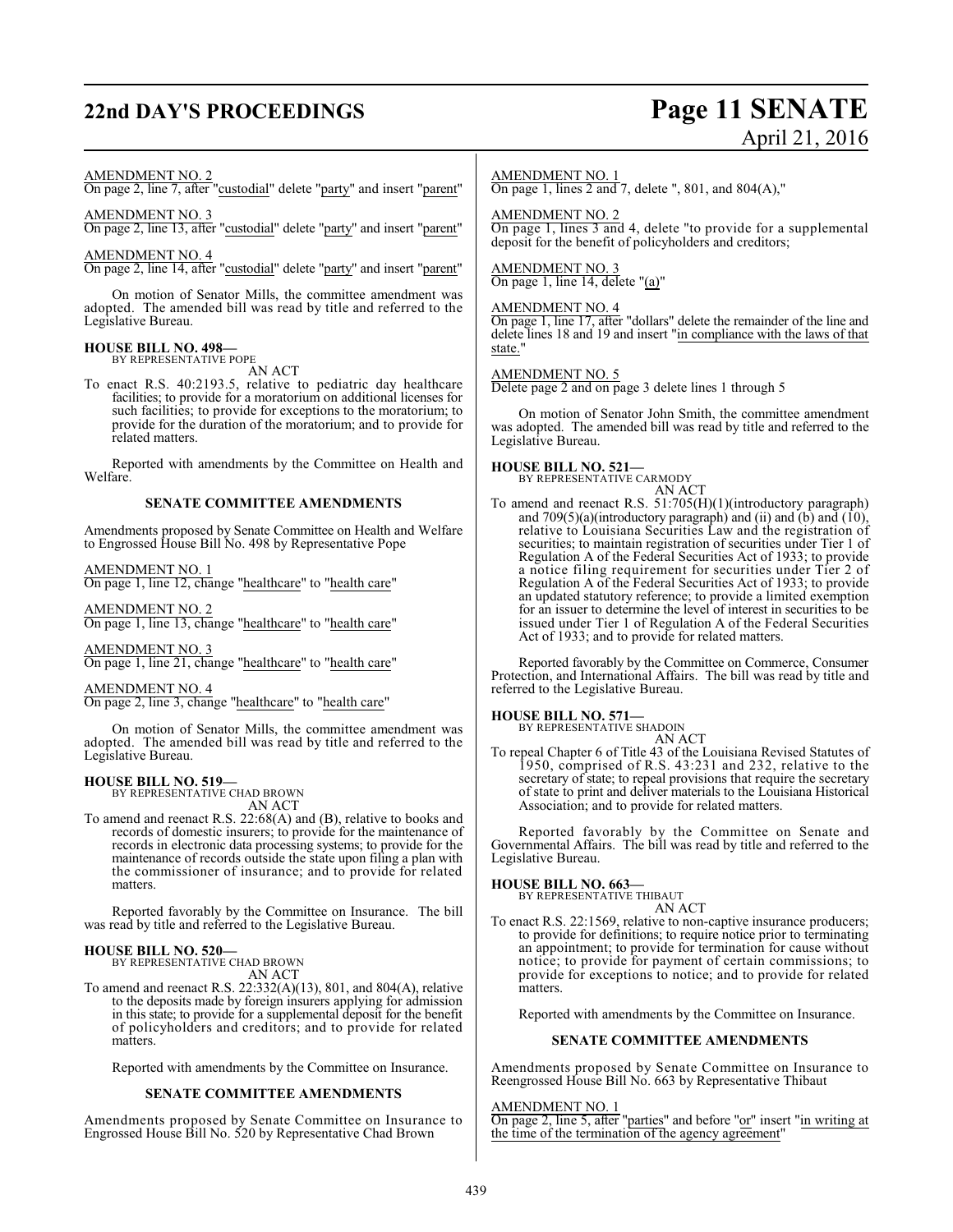## **Page 12 SENATE 22nd DAY'S PROCEEDINGS**

On motion of Senator John Smith, the committee amendment was adopted. The amended bill was read by title and referred to the Legislative Bureau.

## **HOUSE BILL NO. 782—** BY REPRESENTATIVE DAVIS

AN ACT To amend and reenact R.S. 22:1061(5)(e)(iii) and 1091(B)(13) and (22) and to enact R.S. 22:106 $\tilde{1}(5)(\tilde{e})(\tilde{v}i)$ , relative to certain definitions in the Insurance Code used in the regulation of health insurance; to define the terms "employer","small employer", "small group", "large employer", and "large group"; and to provide for related matters.

Reported favorably by the Committee on Insurance. The bill was read by title and referred to the Legislative Bureau.

### **HOUSE BILL NO. 812—**

BY REPRESENTATIVES SCHRODER AND THIBAUT AN ACT

To enact R.S. 39:127.2, relative to maximum utilization of office space in state owned or leased buildings; to provide for the identification of underutilized office space; to require utilization by certain agencies; to provide duties and responsibilities; to require reporting of available office space and reporting of agencies in violation; and to provide for related matters.

Reported favorably by the Committee on Senate and Governmental Affairs. The bill was read by title and referred to the Legislative Bureau.

### **HOUSE BILL NO. 832—** BY REPRESENTATIVE SEABAUGH

AN ACT

To enact R.S.  $37:2950(D)(1)(a)(xviii)$ , relative to employment restrictions; to exempt the Department of Insurance from certain provisions relative to the criminal record effect on trade, occupational, and professional licensing; and to provide for related matters.

Reported favorably by the Committee on Insurance. The bill was read by title and referred to the Legislative Bureau.

#### **HOUSE BILL NO. 847—** BY REPRESENTATIVE HILFERTY

AN ACT

To amend and reenact R.S. 36:209(O) and to repeal R.S. 36:802.22, relative to the Department of Culture, Recreation and Tourism; to provide relative to the powers, duties, functions, and responsibilities of the New Orleans City Park Improvement Association and its board of directors; to provide relative to the exercise of such powers, duties, functions, and responsibilities within the Department of Culture, Recreation and Tourism; and to provide for related matters.

Reported favorably by the Committee on Senate and Governmental Affairs. The bill was read by title and referred to the Legislative Bureau.

### **Senate Concurrent Resolutions on Second Reading Reported by Committees**

### **SENATE CONCURRENT RESOLUTION NO. 32—** BY SENATOR COLOMB

A CONCURRENT RESOLUTION

To adopt Joint Rule No. 21 of the Joint Rules of Order of the Senate and House of Representatives to provide for audio and video broadcast of legislative proceedings; to require closed captioning of legislative proceedings that are broadcast; and for the creation, nature, and maintenance of records thereof.

Reported favorably by the Committee on Senate and Governmental Affairs.

On motion of Senator Long the resolution was read by title and returned to the Calendar, subject to call.

### **Senate Bills and Joint Resolutions on Third Reading and Final Passage**

### **Bagneris Rule**

Senator Carter moved to invoke the rule to temporarily pass over controversial Senate Bills on Third Reading and Final Passage with the intention of taking them up later, in their regular order.

Without objection, so ordered.

## **SENATE BILL NO. 216—** BY SENATOR CARTER

AN ACT To enact R.S.3:2364(D)(11) and 2366, relative to animal shelters; to create the Louisiana Animal Shelter Registry; to provide relative to the duties of the Louisiana Animal Welfare Commission; to provide for voluntary registration of animal shelters; to provide for definitions; to provide for registration form requirements; to require certain records; and to provide for related matters.

The bill was read by title. Senator Carter moved the final passage of the bill.

### **ROLL CALL**

The roll was called with the following result:

### YEAS

Mr. President Fannin Morrish<br>Allain Gatti Peacock Gatti Peacock<br>
Hewitt Perry Appel Hewitt Perry Barrow Johns<br>Bishop Lambert Lambert Smith, G.<br>
Long Smith, J. Boudreaux Long Smith,<br>Brown Luneau Tarver Brown Luneau<br>Carter Martiny Carter Martiny Thompson<br>Chabert Milkovich Walsworth Milkovich Walsworth<br>
Mills Ward Claitor Mills Ward<br>Cortez Mizell White Cortez Mizell<br>Erdey Morrel Morrell Total - 35 NAYS Total - 0 ABSENT Colomb LaFleur<br>Donahue Peterson Donahue

The Chair declared the bill was passed and ordered it sent to the House. Senator Carter moved to reconsider the vote by which the bill was passed and laid the motion on the table.

#### **SENATE BILL NO. 350—** BY SENATOR LUNEAU

Total - 4

AN ACT

To amend and reenact R.S. 40:39.1(B)(1), relative to vital records; to provide for issuance of birth records or death certificates; to provide for payment of fees for these certificates; and to provide for related matters.

The bill was read by title. Senator Luneau moved the final passage of the bill.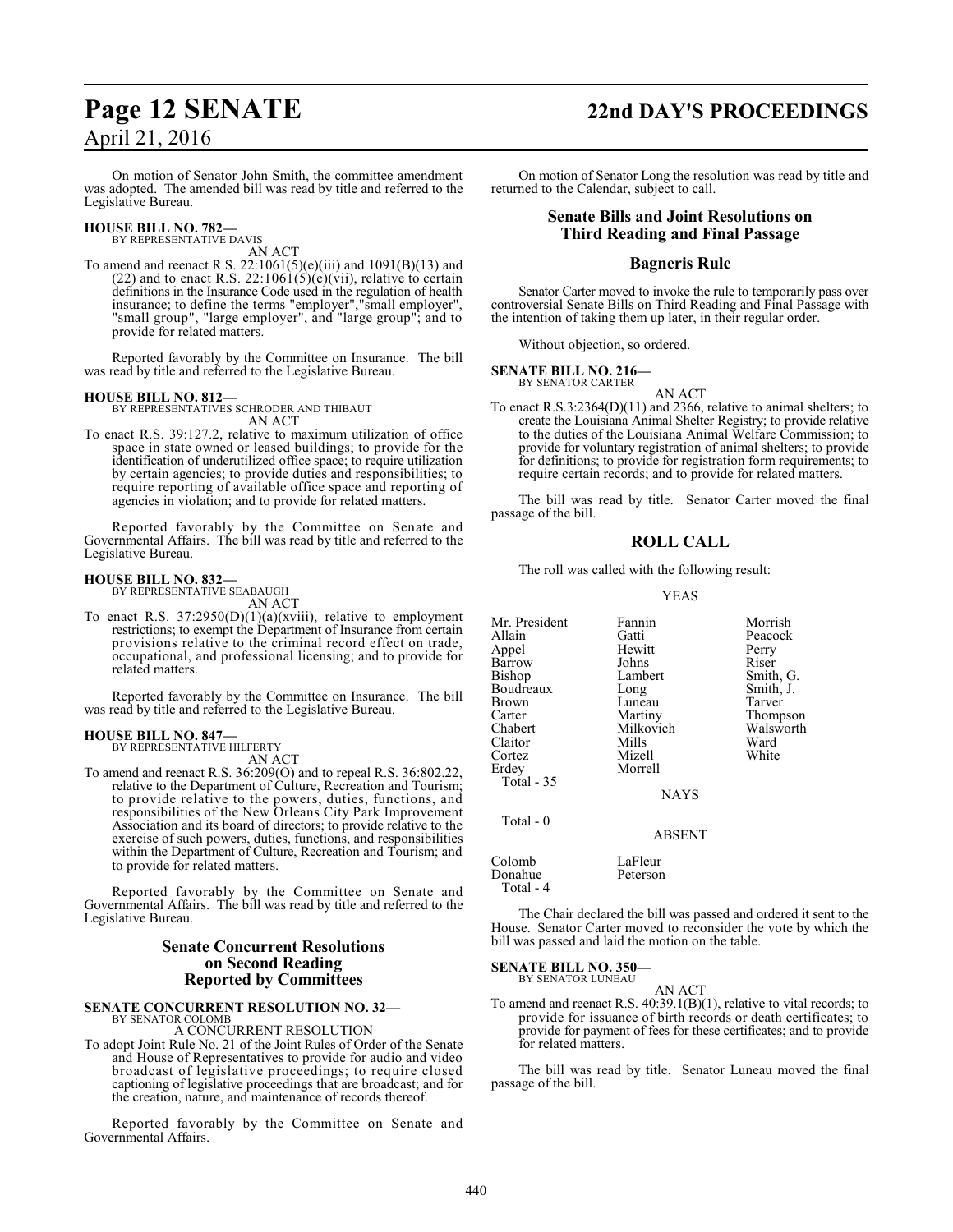# **22nd DAY'S PROCEEDINGS Page 13 SENATE**

### **ROLL CALL**

The roll was called with the following result:

### YEAS

| Mr. President<br>Allain<br>Appel<br>Barrow<br>Bishop<br>Boudreaux<br>Brown<br>Carter<br>Chabert<br>Claitor<br>Cortez<br>Erdey<br>Total - 34 | Fannin<br>Gatti<br>Hewitt<br>Johns<br>Lambert<br>Long<br>Luneau<br>Martiny<br>Milkovich<br>Mills<br>Mizell<br>Morrish | Peacock<br>Perry<br>Riser<br>Smith, G.<br>Smith, J.<br>Tarver<br>Thompson<br>Walsworth<br>Ward<br>White |
|---------------------------------------------------------------------------------------------------------------------------------------------|-----------------------------------------------------------------------------------------------------------------------|---------------------------------------------------------------------------------------------------------|
|                                                                                                                                             | <b>NAYS</b>                                                                                                           |                                                                                                         |
| Total - 0                                                                                                                                   | <b>ABSENT</b>                                                                                                         |                                                                                                         |

| Colomb                | LaFleur | Peterson |
|-----------------------|---------|----------|
| Donahue<br>Total $-5$ | Morrell |          |

The Chair declared the bill was passed and ordered it sent to the House. Senator Luneau moved to reconsider the vote by which the bill was passed and laid the motion on the table.

### **SENATE BILL NO. 377—**

BY SENATORS PEACOCK, ALARIO, APPEL, BARROW, BROWN,<br>CARTER, GATTI, HEWITT, JOHNS, LONG, MILKOVICH, MILLS,<br>MIZELL, MORRELL, GARY SMITH, TARVER, THOMPSON, WARD AND WHITE

AN ACT

To amend and reenact R.S. 15:541.1(A), relative to the posting of the National Human Trafficking Resource Center hotline; to require hotels to post information regarding the hotline; to provide for the location of the posting; and to provide for related matters.

### **Floor Amendments**

Senator Peacock proposed the following amendments.

### **SENATE FLOOR AMENDMENTS**

Amendments proposed by Senator Peacock to Engrossed Senate Bill No. 377 by Senator Peacock

### AMENDMENT NO. 1

On page 2, line 2, between "**hotel**" and "**shall**" insert "**as defined in this Paragraph. Each hotel**"

On motion of Senator Peacock, the amendments were adopted.

### **Floor Amendments**

Senator Peacock proposed the following amendments.

### **SENATE FLOOR AMENDMENTS**

Amendments proposed by Senator Peacock to Engrossed Senate Bill No. 377 by Senator Peacock

AMENDMENT NO. 1 On page 1, line 4, after "posting;" insert "to provide for definitions;"

AMENDMENT NO. 2 On page 2, line 7, delete "**where such**"

# April 21, 2016

### AMENDMENT NO. 3

On page 2, line 8, delete "**establishment consists of thirty or more guest rooms**"

### AMENDMENT NO. 4

On page 2, line 12, after "**include**" insert "**bed and breakfasts or**"

### AMENDMENT NO. 5

On page 2, between lines 17 and 18, insert

"**(c) For purposes of this Paragraph, "bed and breakfast" shall mean a lodging facility having no more than ten guest rooms where transient guests are fed and lodged for pay.**"

On motion of Senator Peacock, the amendments were adopted.

The bill was read by title. Senator Peacock moved the final passage of the amended bill.

### **ROLL CALL**

The roll was called with the following result:

### YEAS

| Mr. President     | Fannin      | Morrish   |
|-------------------|-------------|-----------|
| Allain            | Gatti       | Peacock   |
| Appel             | Hewitt      | Perry     |
| Barrow            | Johns       | Riser     |
| Bishop            | Lambert     | Smith, G. |
| Boudreaux         | Long        | Smith, J. |
| <b>Brown</b>      | Luneau      | Tarver    |
| Carter            | Martiny     | Thompson  |
| Chabert           | Milkovich   | Walsworth |
| Claitor           | Mills       | Ward      |
| Cortez            | Mizell      | White     |
| Erdey             | Morrell     |           |
| <b>Total - 35</b> |             |           |
|                   | <b>NAYS</b> |           |
| Total - 0         |             |           |
|                   | ABSENT      |           |

Colomb LaFleur<br>Donahue Peterson Donahue Total - 4

The Chair declared the amended bill was passed, ordered reengrossed and sent to the House. Senator Peacock moved to reconsider the vote by which the bill was passed and laid the motion on the table.

### **SENATE BILL NO. 420—**<br>BY SENATOR THOMPSON

AN ACT

To enact R.S. 17:195.1, relative to school nutrition programs; to require the State Board of Elementary and Secondary Education to develop and implement a farm to school program to promote the use of locally grown and raised agricultural products in school nutrition programs; to provide for the duties and responsibilities of the state Department of Education and the Department of Agriculture and Forestry with respect to the program; and to provide for related matters.

The bill was read by title. Senator Thompson moved the final passage of the bill.

### **ROLL CALL**

The roll was called with the following result:

### YEAS

Mr. President Fannin Morrish<br>Allain Gatti Peacock

Peacock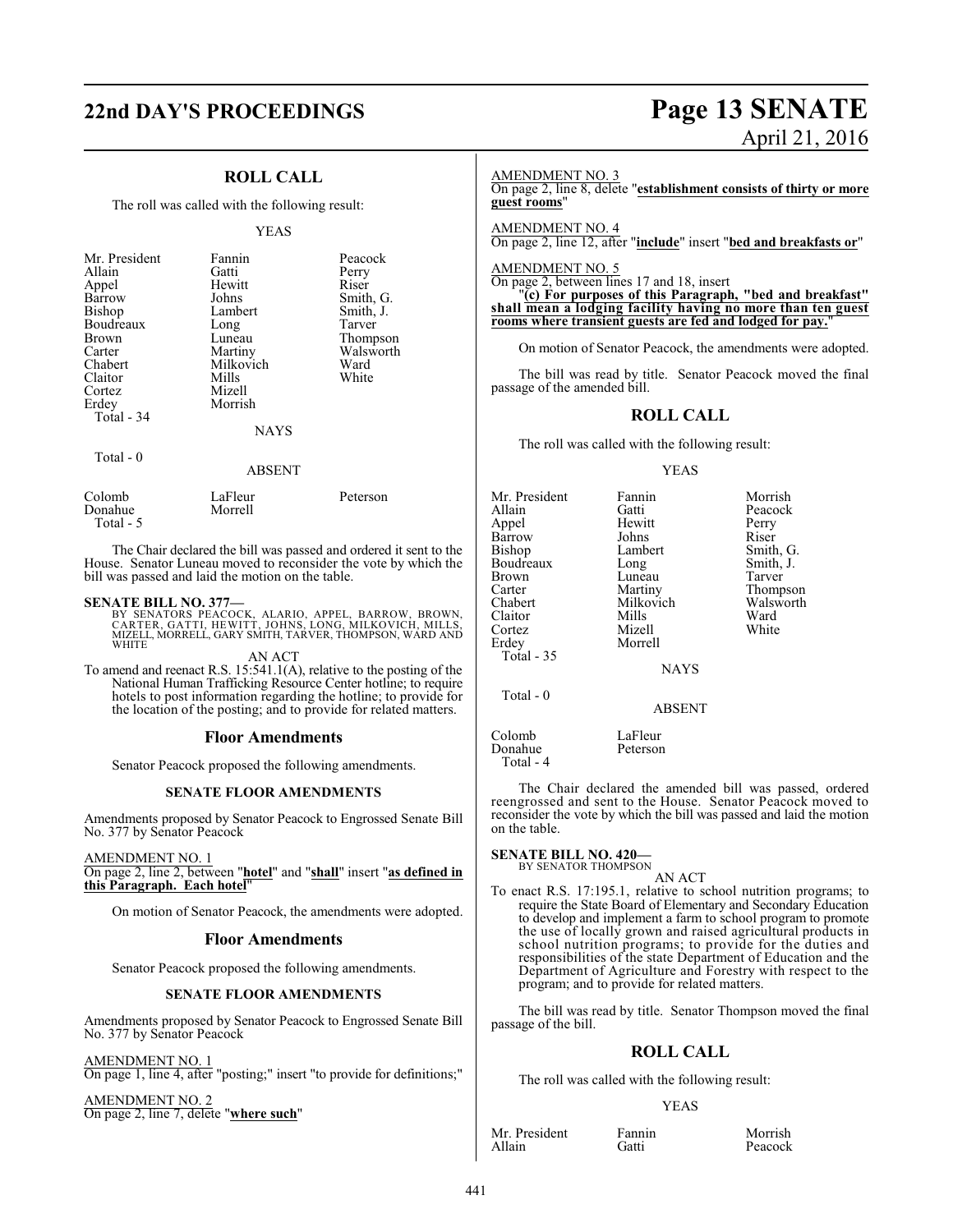| Appel      | Hewitt      | Perry     |
|------------|-------------|-----------|
| Barrow     | Johns       | Riser     |
| Bishop     | Lambert     | Smith, G. |
| Boudreaux  | Long        | Smith, J. |
| Brown      | Luneau      | Tarver    |
| Carter     | Martiny     | Thompson  |
| Chabert    | Milkovich   | Walsworth |
| Claitor    | Mills       | Ward      |
| Cortez     | Mizell      | White     |
| Erdev      | Morrell     |           |
| Total - 35 |             |           |
|            | <b>NAYS</b> |           |
| Total - 0  |             |           |
|            | ABSENT      |           |

Colomb LaFleur<br>Donahue Peterson Donahue Total - 4

The Chair declared the bill was passed and ordered it sent to the House. Senator Thompson moved to reconsider the vote by which the bill was passed and laid the motion on the table.

### **SENATE BILL NO. 463—** BY SENATOR BISHOP

### AN ACT

To amend and reenact R.S. 13:996.67(D), relative to the judicial building fund for the Civil District Court for the parish of Orleans; to provide relative to conditions and dates for certain activity; and to provide for related matters.

The bill was read by title. Senator Bishop moved the final passage of the bill.

### **ROLL CALL**

The roll was called with the following result:

### YEAS

| Mr. President<br>Allain<br>Appel<br>Barrow<br>Bishop<br>Boudreaux<br>Brown<br>Carter<br>Chabert<br>Claitor | Fannin<br>Gatti<br>Hewitt<br>Johns<br>Lambert<br>Long<br>Luneau<br>Martiny<br>Milkovich<br>Mills | Morrish<br>Peacock<br>Perry<br>Riser<br>Smith, G.<br>Smith, J.<br>Tarver<br>Thompson<br>Walsworth<br>Ward |
|------------------------------------------------------------------------------------------------------------|--------------------------------------------------------------------------------------------------|-----------------------------------------------------------------------------------------------------------|
| Cortez<br>Erdey                                                                                            | Mizell<br>Morrell                                                                                | White                                                                                                     |
| Total - 35                                                                                                 | <b>NAYS</b>                                                                                      |                                                                                                           |
| $Total = 0$                                                                                                |                                                                                                  |                                                                                                           |

Total - 0

### ABSENT

| Colomb    | LaFleur  |
|-----------|----------|
| Donahue   | Peterson |
| Total - 4 |          |

The Chair declared the bill was passed and ordered it sent to the House. Senator Bishop moved to reconsider the vote by which the bill was passed and laid the motion on the table.

### **Page 14 SENATE 22nd DAY'S PROCEEDINGS**

### **Privileged Report of the Committee on Senate and Governmental Affairs**

### **ENROLLMENTS**

Senator Peterson, Chairman on behalf of the Committee on Senate and Governmental Affairs, submitted the following report:

April 21, 2016

To the President and Members of the Senate:

I am directed by your Committee on Senate and Governmental Affairs to submit the following report:

The following Senate Resolutions have been properly enrolled:

### **SENATE RESOLUTION NO. 41—**

BY SENATOR PEACOCK A RESOLUTION

To recognize Wednesday, April 13, 2016, as LSU System Day at the State Capitol.

#### **SENATE RESOLUTION NO. 42—** BY SENATOR CLAITOR

### A RESOLUTION

To commend Mary Bird Perkins - Our Lady of the Lake Cancer Center on hosting "Fest for Life", a minority cancer awareness event, on April 16, 2016.

### **SENATE RESOLUTION NO. 43—** BY SENATOR COLOMB

A RESOLUTION

To recognize Tuesday, April 12, 2016, as Equal Pay Day in the state of Louisiana.

### **SENATE RESOLUTION NO. 44—**

BY SENATORS JOHN SMITH AND GATTI A RESOLUTION

To express the sincere condolences of the Senate of the Legislature of Louisiana upon the death of Don Fulkerson, a volunteer from Illinois, who died while assisting victims of flooding in Louisiana and to express genuine appreciation and gratitude for his service to the people of the state.

### **SENATE RESOLUTION NO. 45—**

BY SENATOR BISHOP A RESOLUTION

To commend and congratulate Bernardine Dupré upon the occasion of her retirement from the Louisiana Workforce Commission and to recognize her exemplary public service during her extraordinary forty-nine year career with the agency.

### **SENATE RESOLUTION NO. 46—**

BY SENATOR MILLS A RESOLUTION

To commend JoLena Broussard for winning the Ruth Edelman Public Relations Student Society of America Award.

### **SENATE RESOLUTION NO. 47—** BY SENATOR CLAITOR

A RESOLUTION

To commend Colonel William S. "Bill" Orlov upon his military career, his induction into the Louisiana State University Cadets of the Ole War Skule Hall of Honor and his lifetime of volunteerism.

#### **SENATE RESOLUTION NO. 49—** BY SENATOR CLAITOR

A RESOLUTION

To recognize Tuesday, April 12, 2016, as DASH Diet Day at the Louisiana Senate and to commend LSU's Pennington Biomedical Research Center for its contributions to developing the DASH Diet, an acclaimed nutritional weight-loss program.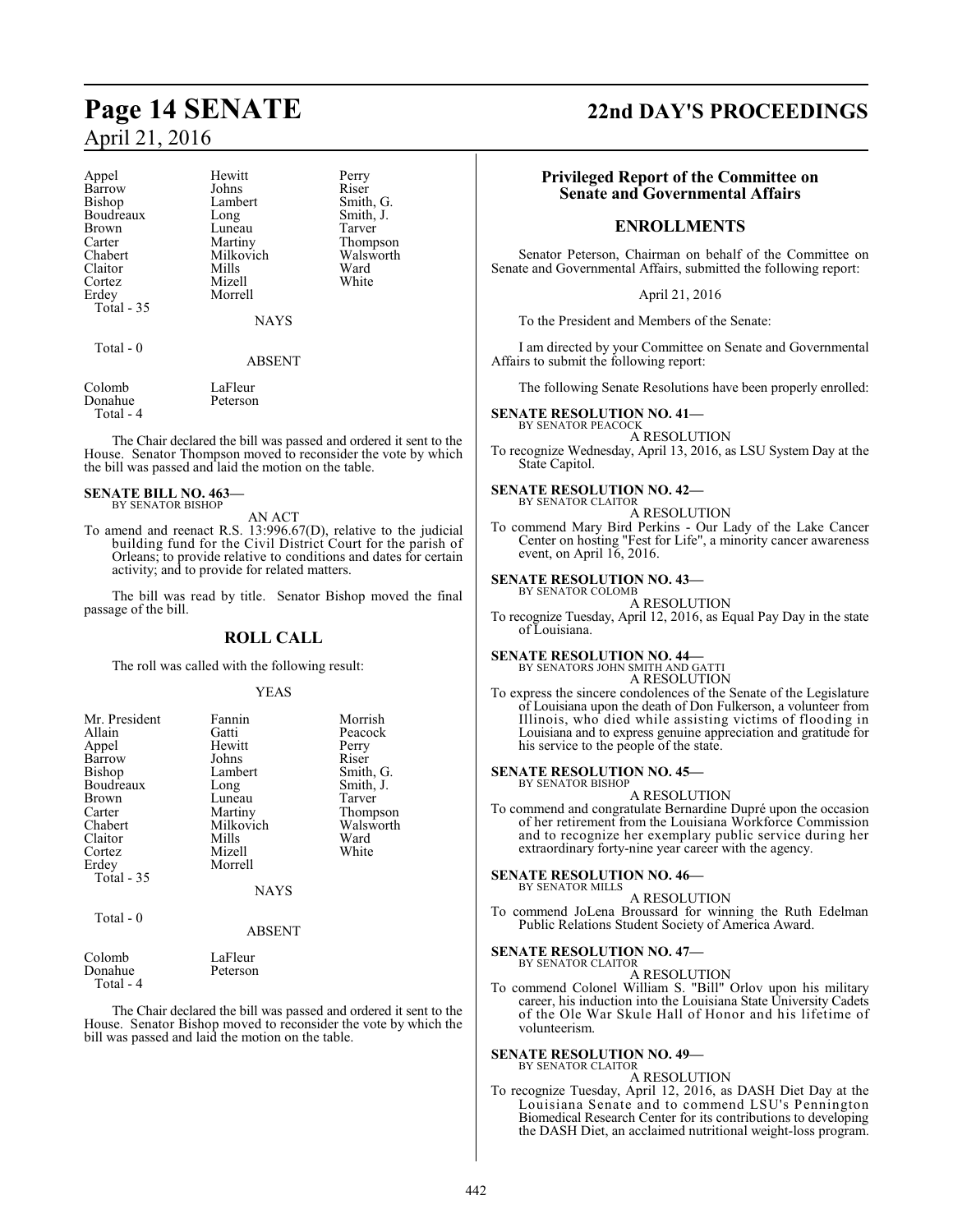## **22nd DAY'S PROCEEDINGS Page 15 SENATE**

### **SENATE RESOLUTION NO. 50—**

BY SENATOR LAFLEUR A RESOLUTION

To commend Louisiana State University Boyd Professor of Chemistry, Dr. Isiah Warner, upon his designation as the Southeastern Conference Professor of the Year, having been chosen from its fourteen member universities.

#### **SENATE RESOLUTION NO. 48—** BY SENATOR COLOMB

A RESOLUTION

To commend the Louisiana Psychological Association and to recognize Tuesday, April 12, 2016, as "Psychology Day" at the Louisiana State Capitol.

#### **SENATE RESOLUTION NO. 51—** BY SENATOR GATTI

A RESOLUTION

To commend and congratulate Anna Li upon being awarded a Bradley-Alavi Student Fellowship.

## **SENATE RESOLUTION NO. 52—**<br>BY SENATOR BISHOP

A RESOLUTION

To commend and congratulate the LSUHSC-NO School of Dentistry for quality of all programs and robust educational environment.

### **SENATE RESOLUTION NO. 53—** BY SENATOR GATTI

A RESOLUTION

To commend and congratulate the Louisiana State University Health Sciences Centers in Shreveport and in New Orleans for their ongoing contributions to the development of healthcare in Louisiana.

### **SENATE RESOLUTION NO. 54—**

BY SENATORS PERRY, ALARIO, ALLAIN, APPEL, BARROW, BISHOP,<br>BOUDREAUX, BROWN, CARTER, CHABERT, CLAITOR, COLOMB,<br>CORTEZ, DONAHUE, ERDEY, FANNIN, GATTI, HEWITT, JOHNS,<br>LAFLEUR, LAMBERT, LONG, LUNEAU, MARTINY, MILKOVICH,<br>MILLS,

### A RESOLUTION

To express the sincere condolences of the Senate of the Legislature of Louisiana to the family of Lynette Miller Bell upon her death.

SENATE RESOLUTION NO. 55—<br>BY SENATORS PERRY, ALARIO, ALLAIN, APPEL, BARROW, BISHOP, BOUDREAUX, BROWN, CARTER, CHABERT, CLAITOR, COLOMB,<br>CORTEZ, DONAHUE, ERDEY, FANNIN, GATTI, HEWITT, JOHNS,<br>LAFLEUR, LAMBERT, LONG, LUNEAU, WARD AND WHITE

### A RESOLUTION

To express the sincere condolences of the Senate of the Legislature of Louisiana to the family of U.S. Navy Petty Officer First Class Damon Taunton Williams upon his death while serving his country.

### **SENATE RESOLUTION NO. 56—**

BY SENATORS PERRY, ALARIO, ALLAIN, APPEL, BARROW, BISHOP,<br>BOUDREAUX, BROWN, CARTER, CHABERT, CLAITOR, COLOMB,<br>CORTEZ, DONAHUE, ERDEY, FANNIN, GATTI, HEWITT, JOHNS,<br>LAFLEUR, LAMBERT, LONG, LUNEAU, MARTINY, MILKOVICH,<br>MILLS,

### A RESOLUTION

To express the sincere condolences of the Senate of the Legislature of Louisiana to the family of U.S. Air Force Academy Cadet Jack Lindsey upon his death.

### **SENATE RESOLUTION NO. 57—**

BY SENATORS PERRY, ALARIO, ALLAIN, APPEL, BARROW, BISHOP,<br>BOUDREAUX, BROWN, CARTER, CHABERT, CLAITOR, COLOMB,<br>CORTEZ, DONAHUE, ERDEY, FANNIN, GATTI, HEWITT, JOHNS,<br>LAFLEUR, LAMBERT, LONG, LUNEAU, MARTINY, MILKOVICH,<br>MILLS,

### A RESOLUTION

To express the sincere condolences of the Senate of the Legislature of Louisiana to the family of U.S. Army Sergeant First Class Jason M. Smith upon his death while in the service of his country.

### **SENATE RESOLUTION NO. 58—**

BY SENATORS PERRY, ALARIO, ALLAIN, APPEL, BARROW, BISHOP,<br>BOUDREAUX, BROWN, CARTER, CHABERT, CLAITOR, COLOMB,<br>CORTEZ, DONAHUE, ERDEY, FANNIN, GATTI, HEWITT, JOHNS,<br>LAFLEUR, LAMBERT, LONG, LUNEAU, MARTINY, MILKOVICH,<br>MILLS, GARY SMITH, JOHN SMITH, TARVER, THOMPSON, WALSWORTH, WARD AND WHITE

### A RESOLUTION

To express the sincere condolences of the Senate of the Legislature of Louisiana to the family of Louisiana Army National Guard Staff Sergeant Aaron Rutledge upon his death in the service of his country.

**SENATE RESOLUTION NO. 59—**<br>BY SENATORS PERRY, ALARIO, ALLAIN, APPEL, BARROW, BISHOP,<br>BOUDREAUX, BROWN, CARTÉR, CHABERT, CLAITOR, COLOMB,<br>CORTEZ, DONAHUE, ERDEY, FANNIN, GATTI, HEWITT, JOHNS,<br>LAFLEUR, LAMBERT, LONG, LUNEAU

### A RESOLUTION

To express the sincere condolences of the Senate of the Legislature of Louisiana to the family of U.S. Air Force Sergeant Johnny James Kelly upon his death.

### **SENATE RESOLUTION NO. 60—**

BY SENATORS PERRY, ALARIO, ALLAIN, APPEL, BARROW, BISHOP,<br>BOUDREAUX, BROWN, CARTER, CHABERT, CLAITOR, COLOMB,<br>CORTEZ, DONAHUE, ERDEY, FANNIN, GATTI, HEWITT, JOHNS,<br>LAFLEUR, LAMBERT, LONG, LUNEAU, MARTINY, MILKOVICH,<br>MILLS,

### A RESOLUTION

To express the sincere condolences of the Senate of the Legislature of Louisiana to the family of United States Marine Corps Corporal Bryan Michael Lauw upon his death while in the service of his country.

#### **SENATE RESOLUTION NO. 61—** BY SENATOR WARD

A RESOLUTION

To commend and acknowledge the legacy of the late Lawrence Russo for his years of meritorious public service to the citizens of the parish of Pointe Coupee and the town of Livonia as its first mayor.

#### **SENATE RESOLUTION NO. 62—** BY SENATOR CHABERT

A RESOLUTION

To commend Emilie Hebert upon being selected Miss LSU-USA for 2016.

### **SENATE RESOLUTION NO. 63—** BY SENATOR BROWN

A RESOLUTION

To commend and congratulate the city of Port Allen, Louisiana, and its citizenry and public officials on the celebration of the first centennial anniversary of the city.

# April 21, 2016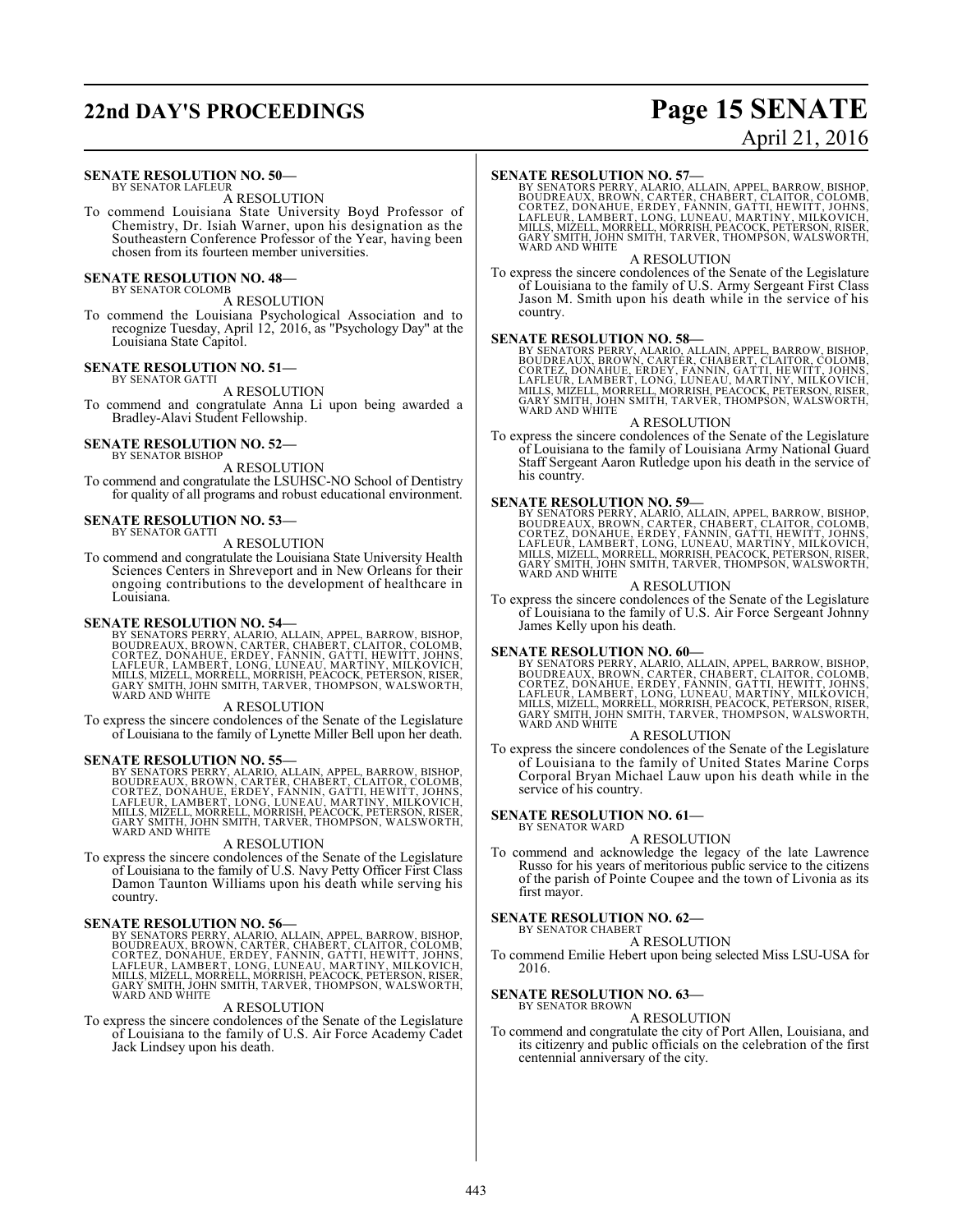### **SENATE RESOLUTION NO. 64—**

BY SENATOR WHITE A RESOLUTION

To recognize May 2016 as "Building Safety Month".

### **SENATE RESOLUTION NO. 68—**

BY SENATOR BARROW A RESOLUTION

To commend the service and contributions of Magellan Youth Leaders Inspiring Future Empowerment (MY LIFE) and to recognize May 5, 2016, as MY LIFE Youth Day at the State Capitol.

**SENATE RESOLUTION NO. 65—**<br>BY SENATORS THOMPSON, ALAORO, ALLAIN, APPEL, BARROW, BISHOP, BOUDREAUX, BROWN, CARTER, CHABERT, CLAITOR,<br>COLOMB, CORTEZ, DONAHUE, ERDEY, FANNIN, GATTI, HEWITT,<br>JOHNS, LAFLEUR, LAMBERT, LONG, LUN A RESOLUTION

To designate April 18, 2016, as LSU AgCenter Day at the legislature.

SENATE RESOLUTION NO. 66—<br>
BY SENATORS JOHNS, ALARIO, ALLAIN, APPEL, BARROW, BISHOP, BOUDREAUX, BROWN, CARTER, CHABERT, CLAITOR, COLOMB,<br>
CORTEZ, DONAHUE, ERDEY, FANNIN, GATTI, HEWITT, LAFLEUR,<br>
LAMBERT, LONG, LUNEAU, MART AND WHITE

### A RESOLUTION

To designate Monday, April 18, 2016, as Lineman Appreciation Day at the State Capitol.

### **SENATE RESOLUTION NO. 67—**

BY SENATOR JOHNS

A RESOLUTION To designate Tuesday, April 19, 2016, as Tourism Day at the State Capitol.

### **SENATE RESOLUTION NO. 69—** BY SENATOR BARROW

A RESOLUTION

To commend Arnold Wayne Lowther on the occasion of his retirement from the Baker Fire Department.

### **SENATE RESOLUTION NO. 70—** BY SENATOR LONG

A RESOLUTION

To recognize April 28, 2016, as The Gideons International Day at the State Capitol.

### **SENATE RESOLUTION NO. 71—** BY SENATORS MIZELL AND HEWITT

A RESOLUTION To commend the Louisiana Federation of Republican Women and to

# welcome its members to the State Capitol.

**SENATE RESOLUTION NO. 72—** BY SENATORS BOUDREAUX, CORTEZ AND PERRY A RESOLUTION To express the sincere condolences of the Senate of the Legislature

of Louisiana upon the death of James "Jimmy" Lowell Weber.

## **SENATE RESOLUTION NO. 73—** BY SENATORS MILLS, LAFLEUR AND THOMPSON

A RESOLUTION To designate April 21, 2016, as School-Based Health Care Awareness Day in Louisiana.

> Respectfully submitted, KAREN CARTER PETERSON Chairman

The foregoing Senate Resolutions were signed by the President of the Senate.

### **Page 16 SENATE 22nd DAY'S PROCEEDINGS**

### **Privileged Report of the Committee on Senate and Governmental Affairs**

### **ENROLLMENTS**

Senator Peterson, Chairman on behalf of the Committee on Senate and Governmental Affairs, submitted the following report:

### April 21, 2016

To the President and Members of the Senate:

I am directed by your Committee on Senate and Governmental Affairs to submit the following report:

The following Senate Concurrent Resolutions have been properly enrolled:

### **SENATE CONCURRENT RESOLUTION NO. 61—**

BY SENATORS PEACOCK AND GATTI A CONCURRENT RESOLUTION

To commend the Bossier High School boys' basketball team upon winning the Louisiana High School Athletic Association state championship title and to congratulate the Bearkats on an outstanding 2015-2016 season.

# **SENATE CONCURRENT RESOLUTION NO. 64—** BY SENATORS PEACOCK AND TARVER

A CONCURRENT RESOLUTION

To express the sincere condolences of the Legislature of Louisiana upon the passing of community activist Joe Robert Wills of Shreveport, Louisiana, a stalwart veteran of the Modern Civil Rights Movement.

### **SENATE CONCURRENT RESOLUTION NO. 69—** BY SENATOR LONG

A CONCURRENT RESOLUTION To commend Richard Ieyoub on his induction into the Louisiana Political Museum Hall of fame.

**SENATE CONCURRENT RESOLUTION NO. 70—**<br>BY SENATORS GATTI, LONG AND PEACOCK AND<br>REPRESENTATIVES BAGLEY, HORTON, MIKE JOHNSON, JIM MORRIS AND SEABAUGH

### A CONCURRENT RESOLUTION

To express the sincere condolences of the Legislature of Louisiana upon the death of John McConathy.

### **SENATE CONCURRENT RESOLUTION NO. 71—** BY SENATOR CLAITOR

A CONCURRENT RESOLUTION

To urge and request that the citizens of Louisiana recognize the lifesaving benefits of routine colorectal screening examinations and schedule such examinations as deemed appropriate by their physicians.

### **SENATE CONCURRENT RESOLUTION NO. 72—** BY SENATOR LONG

A CONCURRENT RESOLUTION

To commend Louisiana's pregnancy resource centers, adoption agencies, maternity homes, and pro life citizen leaders for their dedication and activities, and designates April 20, 2016, as Pro Life Day at the legislature.

> Respectfully submitted, KAREN CARTER PETERSON Chairman

The foregoing Senate Concurrent Resolutions were signed by the President of the Senate.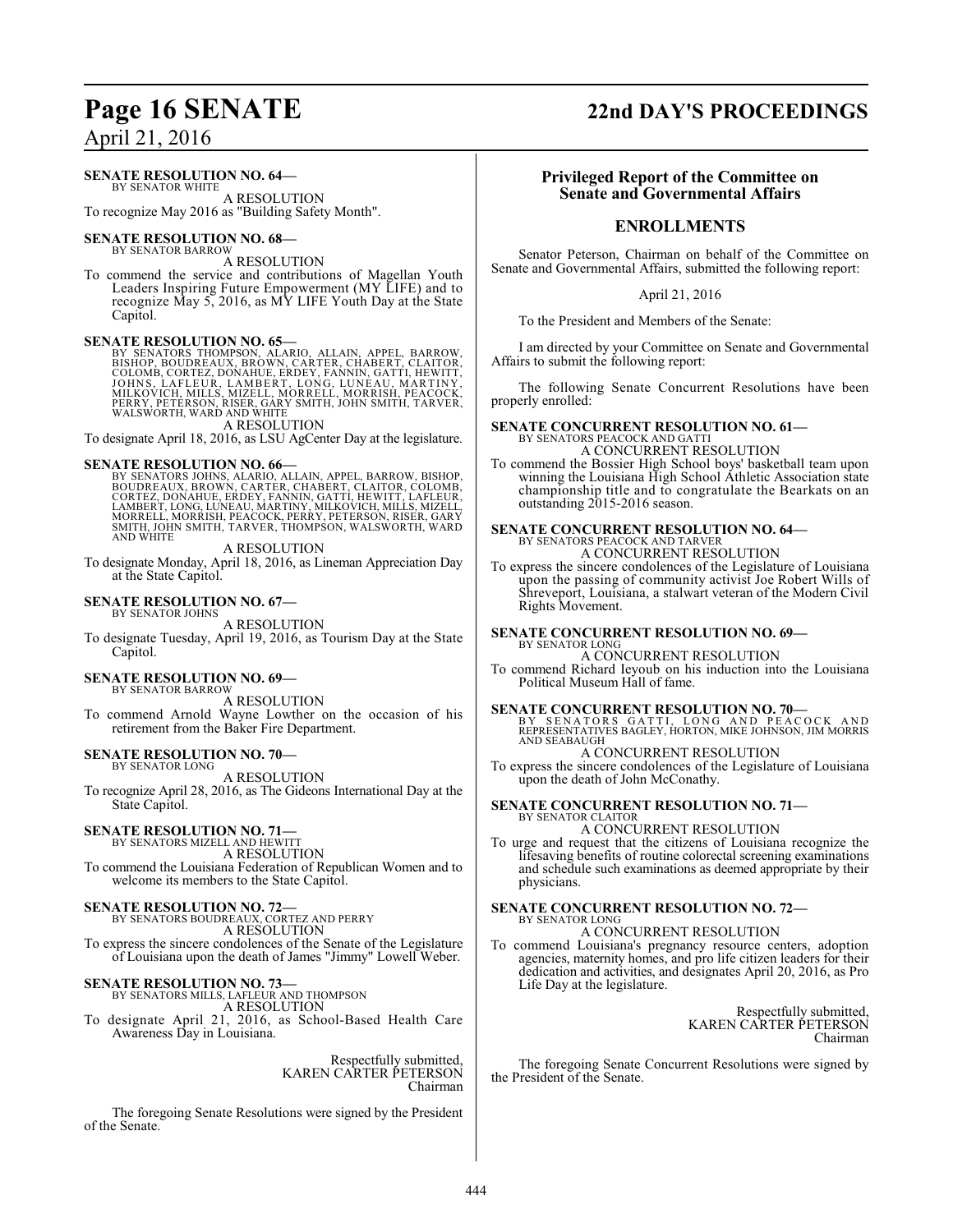### **22nd DAY'S PROCEEDINGS Page 17 SENATE**

### **Message to the Governor**

### **SIGNED SENATE BILLS**

### April 21, 2016

To the Honorable Governor of the State of Louisiana:

The President of the Senate and the Speaker of the House of Representatives have signed the following Senate Bill:

**SENATE BILL NO. 1—**<br>BY SENATORS MORRISH, ALARIO, ALLAIN, APPEL, BARROW,<br>BISHOP, BOUDREAUX, BROWN, CARTER, CHABERT, CLAITOR,<br>COLOMB, CORTEZ, DONAHUE, ERDEY, FANNIN, GATTI, HEWITT,<br>JOHNS, LAFLEUR, LAMBERT, LONG, LUNEAU, MAR HENSGENS, HILFERTY, HILL, HODGES, HOFFMANN, HOLLIS,<br>HORTON, HOWARD, HUNTER, HUVAL, IVEY, JACKSON, JAMES,<br>JEFFERSON, JENKINS, MIKE JOHNSON, ROBERT JOHNSON, JAMES,<br>NANCY LANDRY, TERRY LANDRY, LEBAS, LEGER, LEOPOLD,<br>LOPINTO,

To designate a portion of Louisiana Highway 14 in Calcasieu Parish as the "Louisiana State Trooper Steven Vincent Memorial Highway"; and to provide for related matters.

and they are hereby presented for executive approval.

Respectfully submitted, GLENN A. KOEPP Secretary of the Senate

### **Message to the Secretary of State**

### **SIGNED SENATE CONCURRENT RESOLUTIONS**

April 21, 2016

To the Honorable Secretary of State:

The President of the Senate and the Speaker of the House of Representatives have signed the following Senate Concurrent Resolutions:

### **SENATE CONCURRENT RESOLUTION NO. 46—**

BY SENATOR COLOMB A CONCURRENT RESOLUTION

To commend and congratulate the Southern Lab High School football team on winning the 2015 Division IV state championship.

# **SENATE CONCURRENT RESOLUTION NO. 49—** BY SENATOR WALSWORTH

### A CONCURRENT RESOLUTION

To commend and congratulate Donald Harrison Shows on being inducted into the Louisiana High School Sports Hall of Fame.

# April 21, 2016

### **SENATE CONCURRENT RESOLUTION NO. 50—**

BY SENATORS PEACOCK, ALARIO, ALLAIN, APPEL, BARROW,<br>BISHOP, BOUDREAUX, BROWN, CARTER, CHABERT, CLAITOR,<br>COLOMB, CORTEZ, DONAHUE, ERDEY, FANNIN, GATTI, HEWITT,<br>JOHNS, LAFLEUR, LAMBERT, LONG, LUNEAU, MARTINY,<br>MILKOVICH, MILL A CONCURRENT RESOLUTION

To commend Robert A. Barish, MD, Chancellor of Louisiana State University Health Science Center in Shreveport, for extraordinary leadership which has resulted in improved academic accreditation and increased health care services for the populous of North Louisiana and the state at-large.

#### **SENATE CONCURRENT RESOLUTION NO. 51—** BY SENATOR LONG

A CONCURRENT RESOLUTION To commend the Natchitoches Central High School boys basketball team on winning the 2016 Class 5A state championship.

**SENATE CONCURRENT RESOLUTION NO. 53**—<br>BY SENATORS GARY SMITH AND BROWN AND REPRESENTATIVES<br>GREGORY MILLER, GAINES AND SCHEXNAYDER<br>A CONCURRENT RESOLUTION

To commend Deputy Steven Dailey on receiving a 2015 Life Saving Award and upon being named Officer of the Third Quarter 2015 from the St. John the Baptist Sheriff's Office.

### **SENATE CONCURRENT RESOLUTION NO. 54—**

BY SENATORS GARY SMITH AND BROWN AND REPRESENTATIVES GREGORY MILLER AND SCHEXNAYDER A CONCURRENT RESOLUTION

To commend Detective Vernon Bailey Jr. for his dedicated service as an extraordinary law enforcement officer and on being named 2015 Officer of the Year of St. John the Baptist Sheriff's Office.

**SENATE CONCURRENT RESOLUTION NO. 55—**<br>BY SENATORS GARY SMITH AND BROWN AND REPRESENTATIVES<br>GAINES, GREGORY MILLER AND SCHEXNAYDER A CONCURRENT RESOLUTION

To commend Sergeant Jason Raborn on receiving a 2015 Life Saving Award from the St. John the Baptist Sheriff's Office and his extraordinary service and dedication to his department and community.

**SENATE CONCURRENT RESOLUTION NO. 56—**<br>BY SENATORS GARY SMITH AND BROWN AND REPRESENTATIVES<br>GREGORY MILLER AND SCHEXNAYDER A CONCURRENT RESOLUTION

To commend Deputy Lisa Dorris of the St. John the Baptist Sheriff's Office on receipt of a 2015 Life Saving Award and for her dedication to the protection of her fellow citizens.

### **SENATE CONCURRENT RESOLUTION NO. 57—** BY SENATORS GARY SMITH, ALLAIN, BROWN AND CHABERT A CONCURRENT RESOLUTION

To commend Vernon Rodrigue upon his retirement as the Lafourche Parish Clerk of Court.

# **SENATE CONCURRENT RESOLUTION NO. 58—**<br>BY SENATORS COLOMB AND BARROW<br>A CONCURRENT RESOLUTION

To recognize Tuesday, April 12, 2016, as Equal Pay Day in the state of Louisiana.

> Respectfully submitted, GLENN A. KOEPP Secretary of the Senate